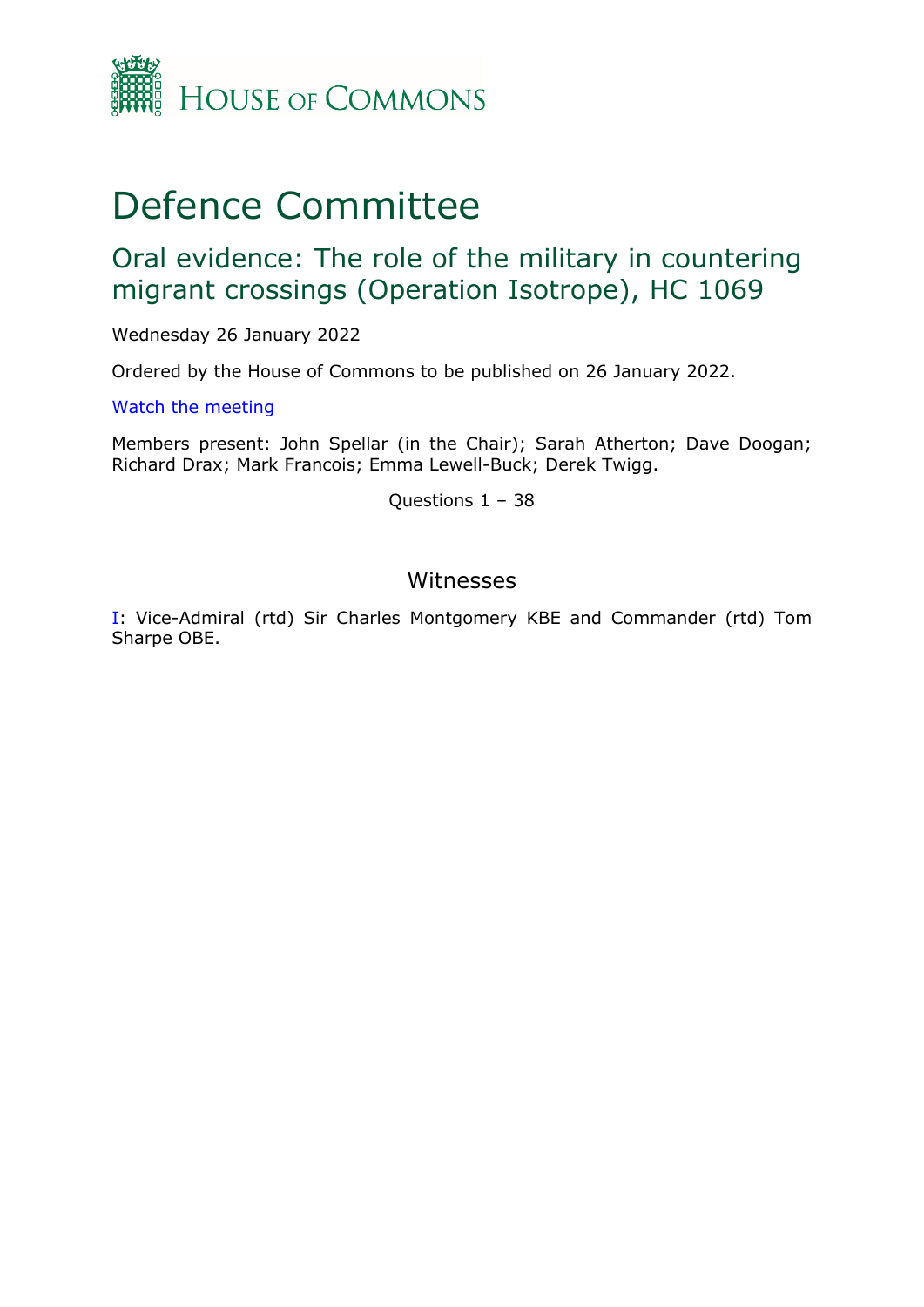

## Examination of Witnesses

<span id="page-1-0"></span>Witnesses: Sir Charles Montgomery and Tom Sharpe.

Q1 **Chair:** To make it clear, I am temporarily chairing this, as the Chair, Tobias Ellwood, has been detained. I am John Spellar, the Vice-Chair of the Defence Committee. Today we are conducting a one-off hearing into Operation Isotrope and the role of the military in countering migrant crossings.

We have two witnesses here. I stress that they are our witnesses because of their experience, military and civil, but they are speaking today in a personal capacity and giving us the benefit of their experience. The first is Sir Charles Montgomery, previously Second Sea Lord and then director-general of Border Force. The second is Tom Sharpe, previously a patrol boat commander, bringing us operational experience of the vessels that will be required in such an operation.

If I can start off with the first question, what can the Navy do that the Border Force cannot?

*Sir Charles Montgomery:* Let me start by saying that, from what I have read so far, I am working on the basis that the strategic objective is to ensure that migrants do not land on their own terms in the UK. That is what I believe to be the case. The Royal Navy, I am sure, will do a fabulous job in the role it has been given. It is very familiar with undertaking the command of joint and, should it come to it, multinational operations and operating some very sophisticated elements of capability. It also has the ability and experience to draw in other elements around government. It is quite familiar with doing that.

Your question was about what the Royal Navy could do that Border Force could not. In terms of individual platform capability, it has a far greater range of its own organic assets on which to call, which will be very useful. It can call on wider defence assets as well, which will also be useful. It has a direct call on those. That does not quite answer the question, because those assets would, or could, have been available to Border Force if it was leading the operation. Clearly, a judgment has been made that this is not so much about an individual platform or other capability; it is about the leadership of the operation. The Government have reached a judgment that the Navy would be in a better place to lead this operation than Border Force—or, indeed, any of the other operational arms that the Home Office has to call on.

I am not in a position to understand what elements were brought into that debate against what looks to me to be a much less ambitious strategic objective than the one I have been picking up from Ministers and media coverage so far. Against that lesser strategic objective, could Border Force have done it? Personally I think it should have been able to, but that is the judgment that others have made.

Q2 **Chair:** It is unfortunate that the Ministry of Defence has declined to field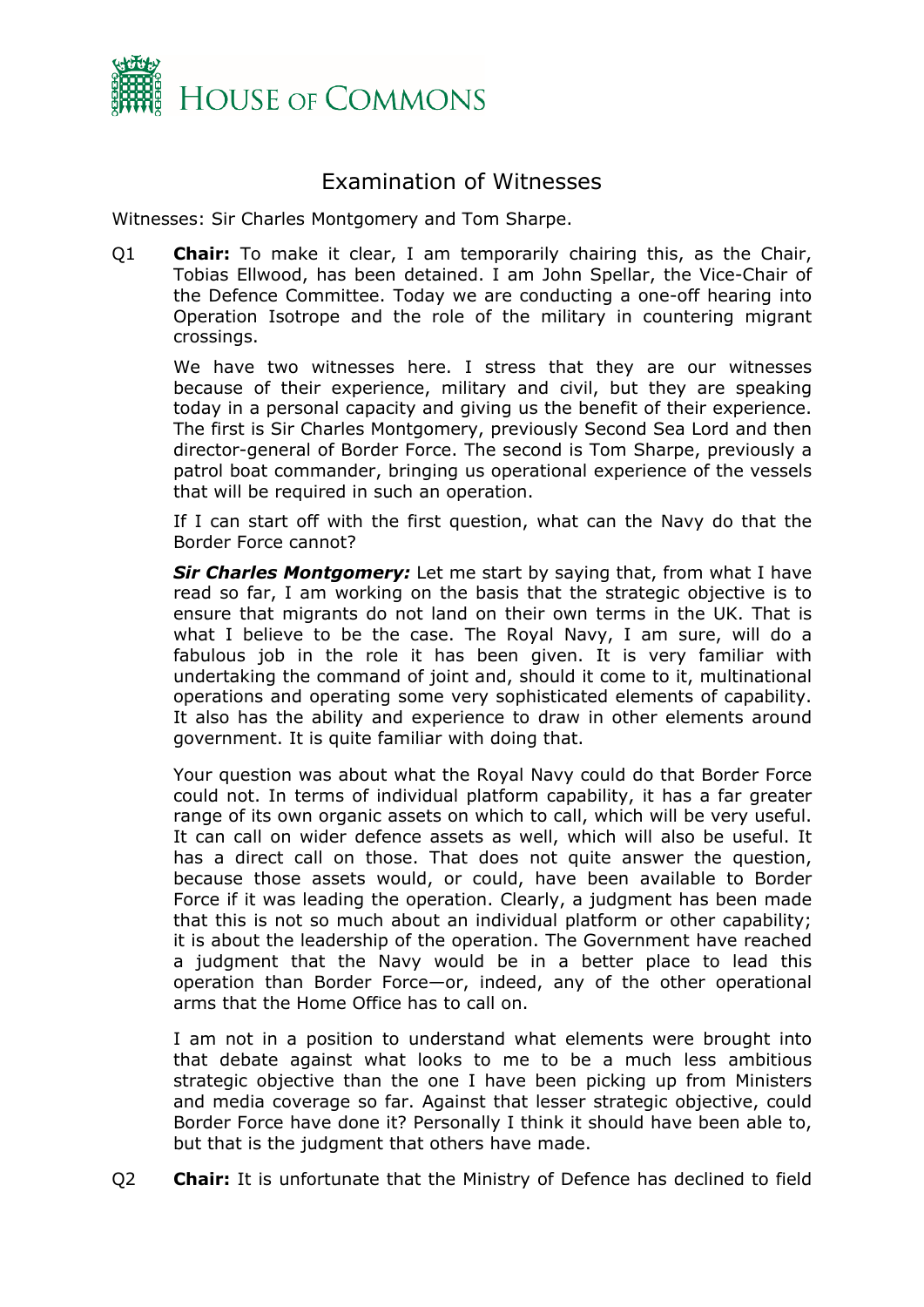

a Minister, an official or a senior Navy officer to come and answer those questions, which you quite rightly identify are somewhere in the grey zone. Are you in any way aware of the likely role of the Joint Maritime Security Centre in terms of command and control in this context?

*Sir Charles Montgomery:* No, I am not. On the other hand, when I was in Border Force I led what was then called the National Maritime Information Centre. In my time, I wanted to migrate that into a Joint Maritime Operations Centre, which I believe was completed after I left. It was then no more than a centre that brought together in the first place information and intelligence capabilities across agencies, including the Royal Navy, the National Crime Agency, Counter Terrorism Policing and so on. It was an organisation that Border Force led.

Moving now into what you call the Joint Maritime Security Centre, it looks to me as though that is a further move in the right direction. That would be presumably a means by which the two-star commander would exert command and control over the forces assigned. That seems to me to be entirely right and proper. I would have to say that is intuition rather than necessarily knowledge of the substance.

Q3 **Chair:** That is a question we may have to pose in writing directly to the Ministry of Defence.

*Tom Sharpe:* I would like to caveat this. Before I can say what the Navy can bring to this—I will focus on that rather than on what Border Force cannot—we have to acknowledge right at the start, in terms of context, where the solution for this lies. It is not at sea any more than the solution to piracy off the Horn of Africa lay at sea. That is the caveat under which everything else sits. I will try not to say it again as we inevitably creep more and more into the maritime.

In my view, the Navy can offer four things really very well. The first has already been discussed: command and control. The sheer number of agencies involved here is perhaps the reason why it has not worked to date. I am not suggesting for one second that the Navy can successfully cohere all those things. In order to do so, it will need to be extremely well authorised within very clear boundaries. That is the first task: to bring what I count as in excess of 50 major agencies into one room in order to solve the command and control element.

In so doing, they will provide an operational buffer between the solution on the ground and here, which might come in useful. It might stop political stray volts heading out to sea, for example, tasking Border Force directly with pushing back—an example of which we have seen in the past. COMUKSTRKFOR, the commander of the UK Strike Force, if that is who is appointed in the end, is very used to that role of political coherence across multiple agencies, some of which may have differing agendas.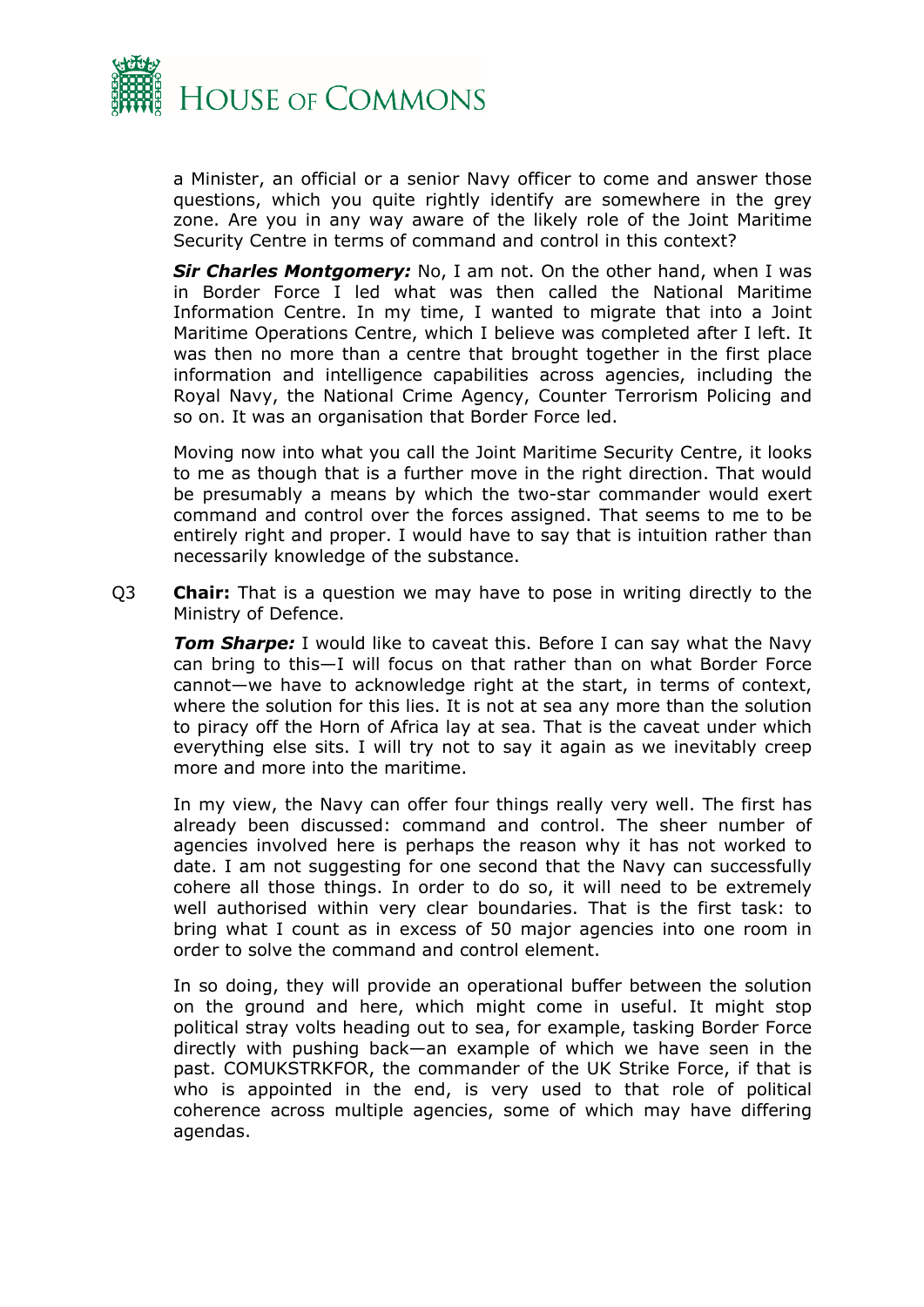

The second thing that the Navy does day in, day out is cohere intelligence products. As I said at the top, the solution to this is breaking the business model. That involves an awful lot of intelligence networking inland and upstream. The Navy is clearly not necessarily going to get involved in that, but whoever is in charge can cohere that product and therefore better predict where these crossings are likely to happen and when. That is fundamental to this.

For the third part, we get into surveillance and the ability to track. Let us assume that we cannot stop crossings. If we start with the assumption that some vessels will get through and make the crossing, you have to be able to spot those early and take action accordingly, which I will come to in a second. Maritime surveillance and the production of a recognised maritime picture, which is what we are talking about here, is Navy 101 business. Collating multiple data sources, whether from multiple cameras, radar or even someone with binoculars with a bearing, and bringing that into a fused real-time picture on which action can be taken, is core Navy business. Every warship does it every day around the clock.

The end product is the business of allocating resources efficiently to deal with whatever it is that you are seeing. Again, that is basic naval business. Right from the top in terms of coherence across agencies down to allocating resources, that really sits very comfortably, in my view, with what the Navy does day in, day out and what someone like Admiral Utley, for example, can do quite well with his staff and planning team.

**Chair:** That almost seamlessly leads into the next question that will be coming through from Sarah Atherton, because you have very much described a command and control, HQ setting, but you did not say very much about what physical assets the Navy could use.

Q4 **Sarah Atherton:** Good morning, both. Sir Charles, I will start with you. The first part is probably more appropriate for you, but, Tom, please chip in at the end. If the Royal Navy becomes more consistently involved in counter-immigration ops, how will this affect or be to the detriment of defence and confidence building within the context of global Britain?

*Sir Charles Montgomery:* That rather depends on what naval assets are going to be assigned. Clearly, there is already a two-star commander identified. I believe it is Admiral Utley, but that may still be being decided. In his two-star command, he does have wider command responsibilities than taking over this particular operation. Given the instabilities around the world at the moment, one can only imagine that, from the two-star commander's perspective, this is another operation that is now within his bailiwick that would not have been before. It could be perfectly manageable, but we will have to wait and see.

In terms of the other aspects, over and above the command and control function, it purely depends on what assets the Royal Navy provides on the ground or, indeed, on the water. The vessels that Border Force has and that can be taken up from trade are probably more easily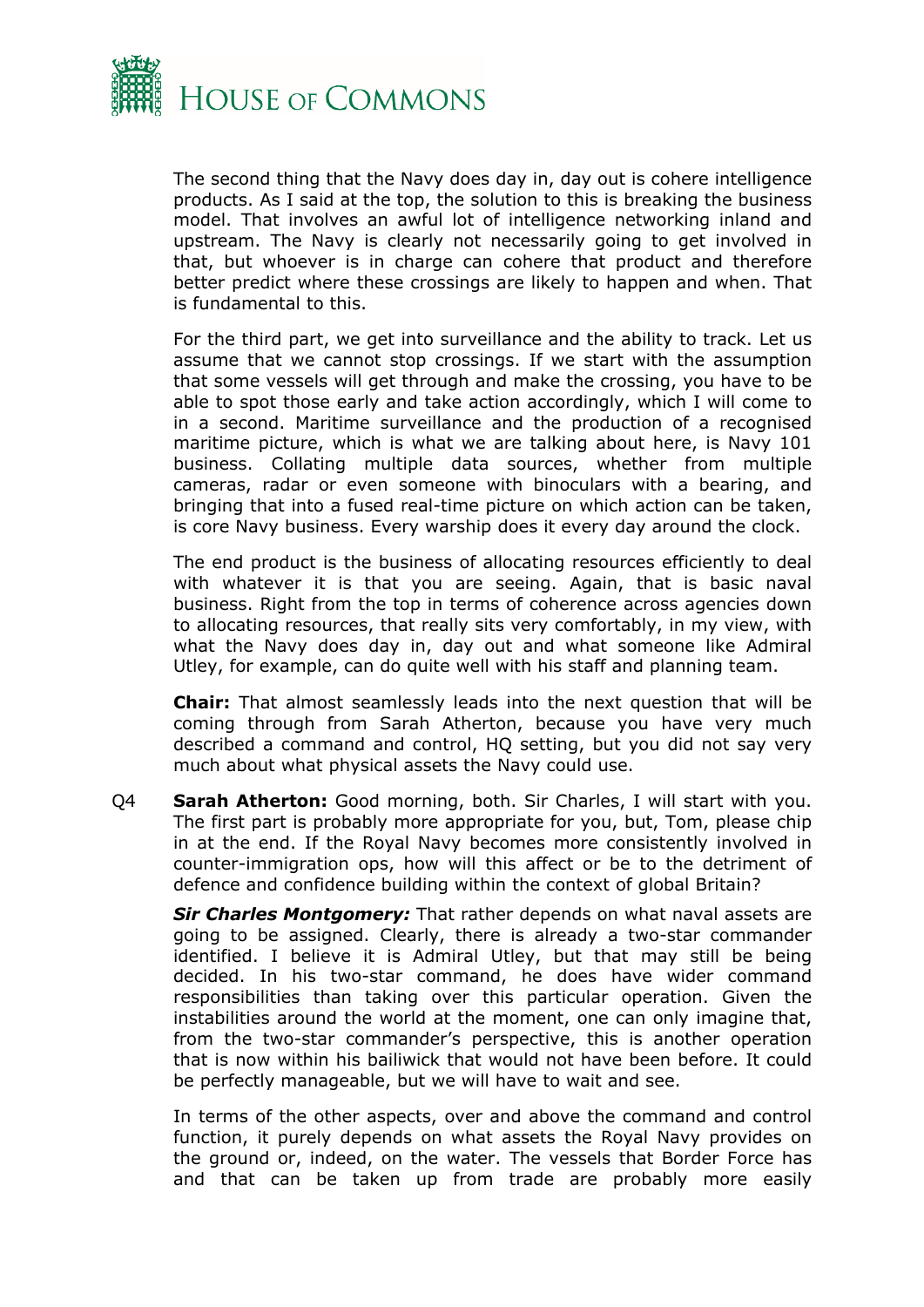

cross-deckable from small boats, particularly for people who are not used to climbing up ladders and ropes. They are probably of more use. They do have assets. The Navy assets are certainly more sophisticated in terms of command and control. They are probably less well suited to the rapid cross-decking that is required. It rather depends on what assets the Navy decides it is going to put into this as opposed to calling on other areas of Government and the private sector.

I cannot really answer that question in the way you probably want me to, because, as I say, I do not know what the Navy is lining up to provide. I have talked about the patrol vessels, but there is exactly the same issue at stake where maritime aircraft or rotary wing aircraft are drawn on, for example, or in intelligence asset attribution. I cannot really answer the question in the way that you want. It is something that only really the Ministry of Defence and the operational commander can answer.

Q5 **Sarah Atherton:** Tom, we know the P-8 has been used, at £35,000 an hour, to collect intelligence. The MinAF has spoken about privately contracting cross-decking boats. He has also mentioned OPVs and P2000s. What assets does the Royal Navy have, in your experience, that could do this job?

*Tom Sharpe:* It depends on what you mean by "this job". We are already focusing on cross-decking migrants out of rubber boats into some form of maritime vessel. There may be a mindset shift required to move away from that ever so slightly.

If we are talking about ensuring safe passage, which under article 98 of UNCLOS all mariners are obliged to do, and the safety of life at sea rather than interdicting and taking otherwise safe migrants out of the water, that is one problem. If we are talking about ensuring that no one crosses without being detected and is then picked up on the shore side in the UK, that is another problem. In my view, that is a better solution, because it stops the idea of flooding the channel with ships, which could very easily make the problem worse.

I am sorry that I am not answering your question, but I will get there in a second. If you fill the channel with ships, you could make this problem worse. You are now making the crossing safer and therefore more attractive, exactly as happened in the Mediterranean in 2015 when boats were put to sea with 12.1 miles of petrol and the phone number of the nearest navy ship. When they ran out of fuel, they rang you and they were taken to safety. In my view, we need to move our mindset very slightly away from this idea of large boats or small boats coming alongside overladen rubber dinghies. You are creating a safety of life issue right there, even though you are trying to help.

If you have to do that, if that is the task, if the task remains pulling people who are otherwise safe out of their RIB and into a ship of some sort, frankly any Navy ship can do it, from the largest to the smallest, because they all have their own sea boats. Again, it rather comes down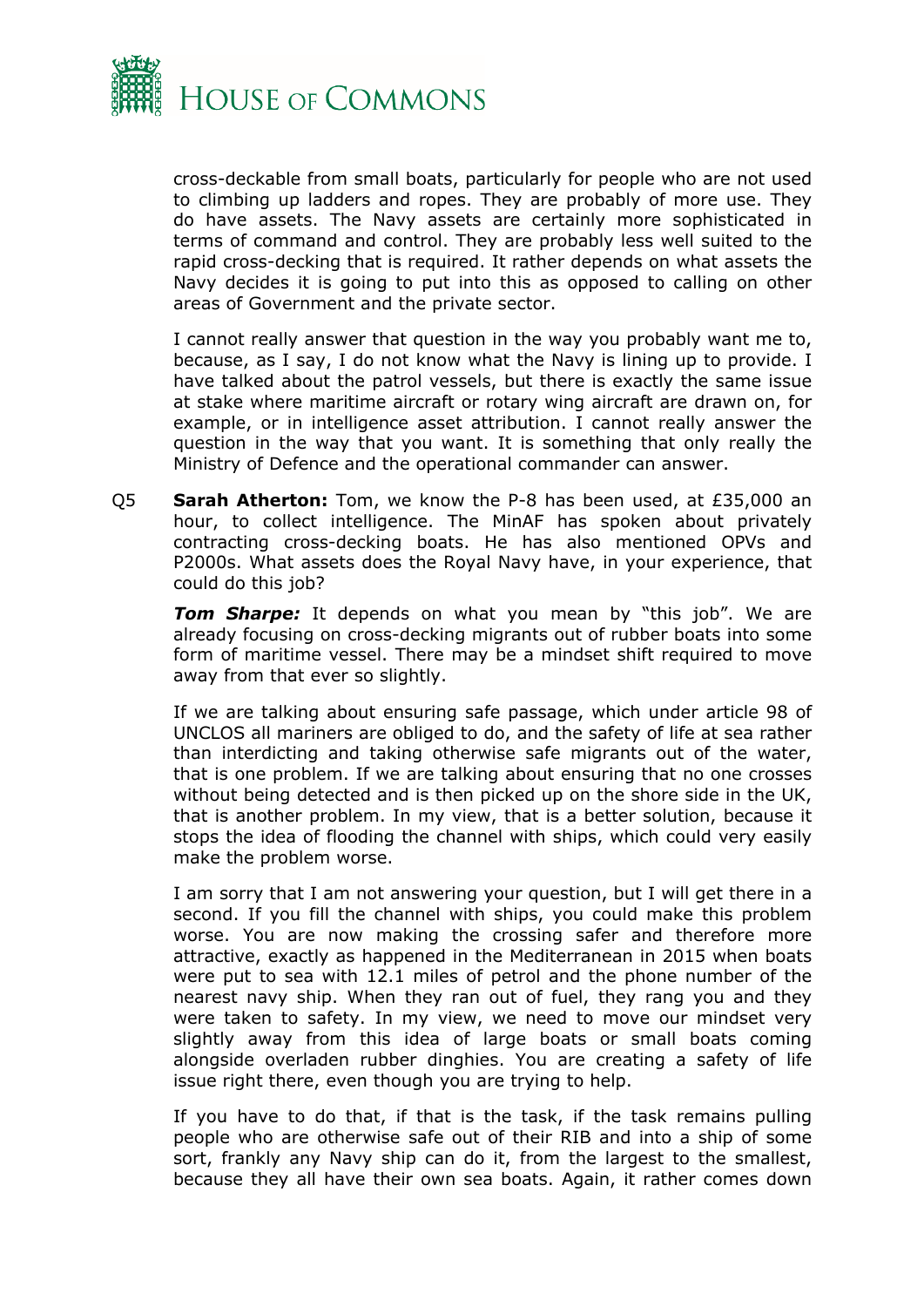

to whether that is what you want to do. The perfect-sized hull that we have for this would be the university boats, the Archer-class P2000s. They are small and technically you could step straight out of the RIB on to them. Everything else would require a jumping ladder—with children, you perhaps have a risk—or putting your own boat in the water. This is the English Channel, remember. The minute you start manoeuvring your ship to launch boats, you are going to be in the way of very large vessels that cannot manoeuvre.

There is a tremendous amount of risk just associated with what is being discussed, which is why I do not think it is the right solution. In terms of what the Navy has right now, it could use anything, but there is no fat; there is no spare capacity. The person with the planning board, the stick and the ships is going to be hoping desperately that naval vessels are not requisitioned for this task, because they are all in use for other things. That is worth bearing in mind.

Q6 **Derek Twigg:** I have been listening to both of our guests here today. I know you are speaking in a personal capacity, but I assume you still have lots of contacts and communications with people in the MoD and the Navy et cetera. Given all the ifs and buts that both of you have been talking about, do you believe there was any real detailed discussion with the MoD and the Royal Navy before this announcement was made?

*Tom Sharpe:* Yes, the planning for this has been in train for some time, because it has been a naval task for some time. It is not the first time that naval assets or RAF assets have been allocated to it. It always creates a pain, particularly in the Twitter commentariat, some of whom believe that it is beneath the forces to be doing it. I do not believe that, but it is not the first time it has happened.

The idea of providing units to do this, whatever that may be, has happened before. It was not a complete surprise. As for the idea of putting the Navy in charge of cohering all the multiple agencies that need to be gathered together, there are elements of that that are probably larger than was expected.

Q7 **Derek Twigg:** Yes, that is the point I am getting at—this leadership role. You think that was probably not as clear-cut as previous involvements.

### *Tom Sharpe:* Yes.

Q8 **Derek Twigg:** Sir Charles, what about you? Do you have any views or intelligence that you have picked up about this leadership role being given to the Navy? Was it well thought out? Was it discussed widely before it was announced?

*Sir Charles Montgomery:* I do not know. I simply do not know. I would be misleading you if I said I did know. If you had asked me this question in about a week's time, when I am going to have had a chance to talk to a lot of the people who are involved in it, I would have probably given you a different answer. I honestly do not know. Tom is right: the Navy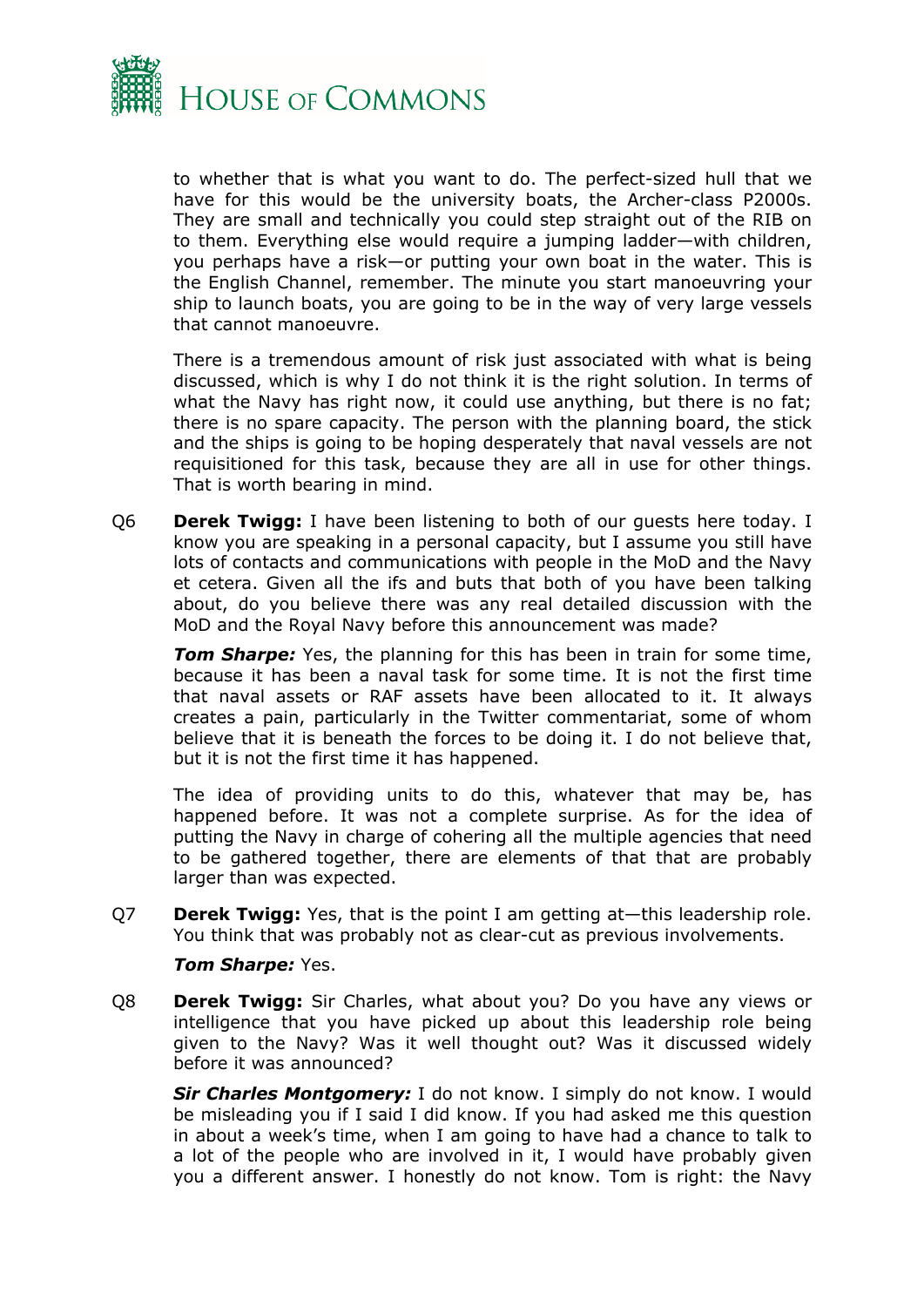

has been doing this and similar work for some time at a purely tactical level. In terms of taking on the operational lead, this is a different ballgame for the Navy in this sense.

I just want to go back to Tom's last answer. I have had the joy of looking at this through two different lenses, of course: Navy and Border Force. So important in all this is what your strategic objective is. If the strategic objective is the one that I picked up from the Urgent Question last week—i.e. landing on our terms rather than the migrants' terms—that leads you to one answer. If it is to stop migrants, which appeared to be the original strategic objective, you come up with a different answer. If it is to save life, you come up with a different answer.

Either way, no matter what, when you look at the overall picture of vessel movements through this particular stretch of water, particularly for very small boats, unless you are actually out there, through air surveillance or otherwise, it is quite difficult to detect some of these vessels, because it is busy and they are small. They are very small and do not reflect radar particularly well. It is an exceptionally busy stretch of water. The option that they are using, to take a slightly larger vessel and then to launch smaller vessels mid-channel, makes it an even more complex picture to organise.

None of this is impossible, but it is complex. We should not underestimate the complexity of operating in this area of water with so many small vessels. There are fishing vessels, pleasure craft and, in among it all, these small boats making their way over from France.

**Chair:** This is an overstretched Navy already. That leads us on to Dave Doogan.

Q9 **Dave Doogan:** We all know that the Royal Navy does not face a problem of trying to find things for its sailors and officers to do. It does not have ships sitting and waiting for operations to be tasked with, nor aircraft for that matter. We have a Navy operating at capacity, which has now been tasked with this role. When it is discharging this responsibility that has been newly placed upon it, what will it not be doing, given that we are essentially talking about a zero-sum game in terms of resource?

*Sir Charles Montgomery:* I am sorry to say this, but that would need to be a detailed question for the Navy itself to answer. Quite normally of course—this is quite normal; there is nothing unusual about this—the Navy prioritises against, among other things, its political direction.

What kind of things might go? What quite often go are areas that have very little short-term impact but will require managing in the long term. It may well be periods where assets were due to be giving their sailors either leave or training; it may be periods when ships or other assets were due to be in maintenance, which gets deferred; or it may indeed be operational tasking beyond operational training that is deemed to be a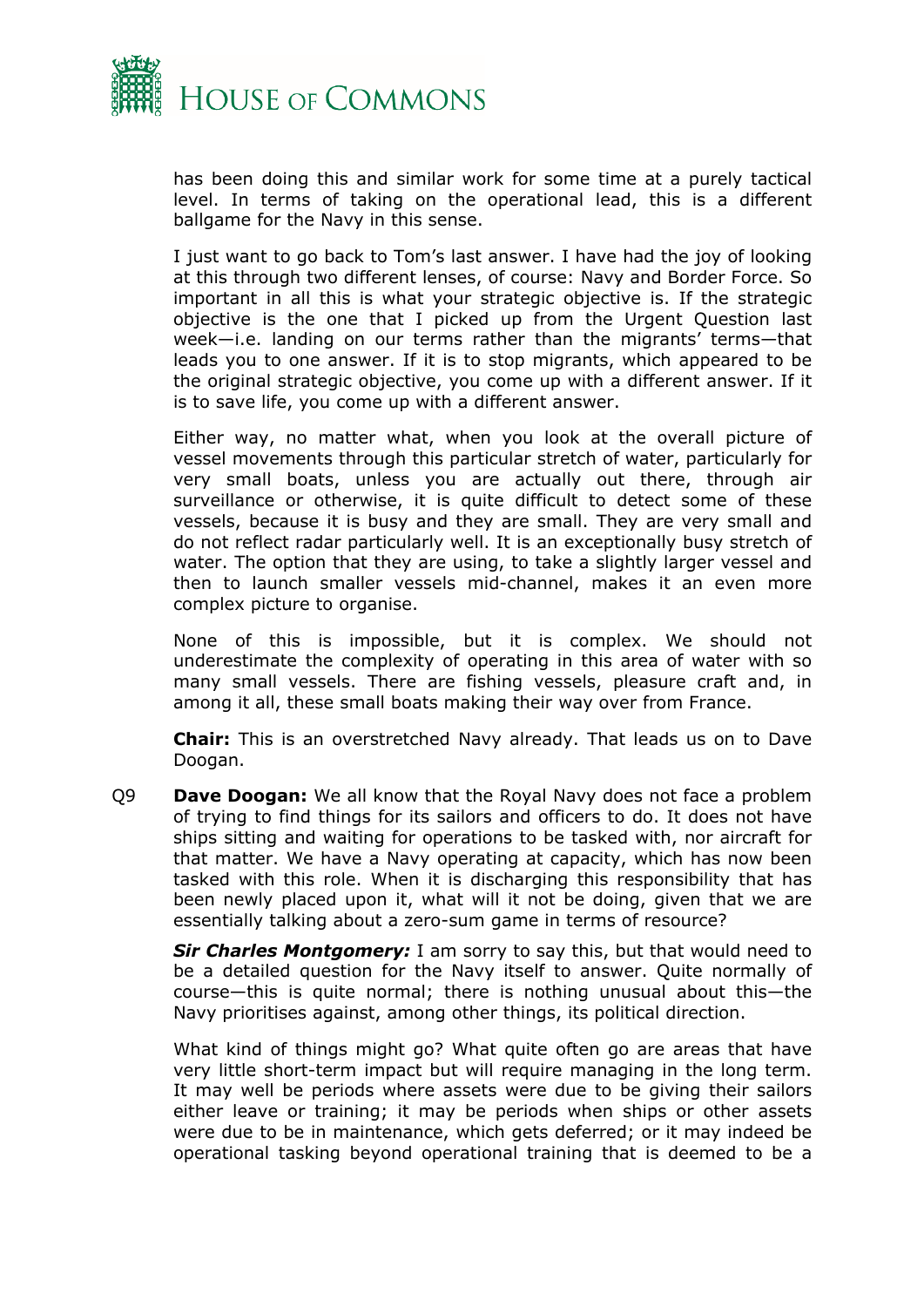

lower priority. That is something that only the Royal Navy can address in detail, but I am giving you the cascade that is traditionally used.

Both of the first two, that is to say leave/training and maintenance, bring relatively little short-term pain, but quite often develop into longer-term backlogs that need to be addressed. The impacts may not be seen until further downstream. I am giving you a flavour of the considerations rather than necessarily the detailed answer that you wanted, because I am not in a position to do so. Again, having given you what I just have, you might be able to frame a question for the Ministry of Defence or the Navy to answer.

Q10 **Dave Doogan:** If I could develop it a little further, Tom, I appreciate what you have said in response to previous questions about interdiction being—these are not your words—possibly the last resort; you are wanting to get ahead of this and the Navy perhaps has a role in that. We have heard that it is difficult to identify and locate these boats without being out there, because of the size of them. My concern would be that P2000s, and potentially some or all of the 38 C-class work boats that are in various roles around the Royal Navy, are requisitioned for work in the channel in pursuit of this objective. My concern would be the effect that would have on training and other operations that the Royal Navy is undertaking. I know it is impossible for you to say with accuracy, but is that a risk if these assets are reallocated in that way?

**Tom Sharpe:** It is a risk and one that they will be trying to mitigate right now. The Navy has two levels of contribution to tasks. It is quite good at differentiating between what we would call associated support and direct support. It has a long track record of providing associated support to tasks in passing.

For example, going past the Horn of Africa on the way to the Gulf, you would quite often be in associated support to the counter-piracy group. You are there for three or four days, or three or four weeks perhaps, and you are providing support, but you are not formally tasked; you are just there. That lays you open to accusations of box-ticking, if you are not careful, but it is a valid way of contributing. That could happen with our Archer-class P2000s; it could happen with our OPVs. They could get tasked in and out in associated support, so they are assisting.

I would challenge the notion that surveillance at sea is the answer to this at all; it is ashore. There are technical solutions to saturating the channel that are very readily and cheaply available today, which would almost ensure that nothing crossed. Yes, they have a tiny radar cross-section, but they have a very high heat signature, for example. The minute you are relying on just radar, you are not gathering through all your senses.

Q11 **Dave Doogan:** The problem, though, Tom, if I could press you on that, is that the shore you are talking about is the French shore.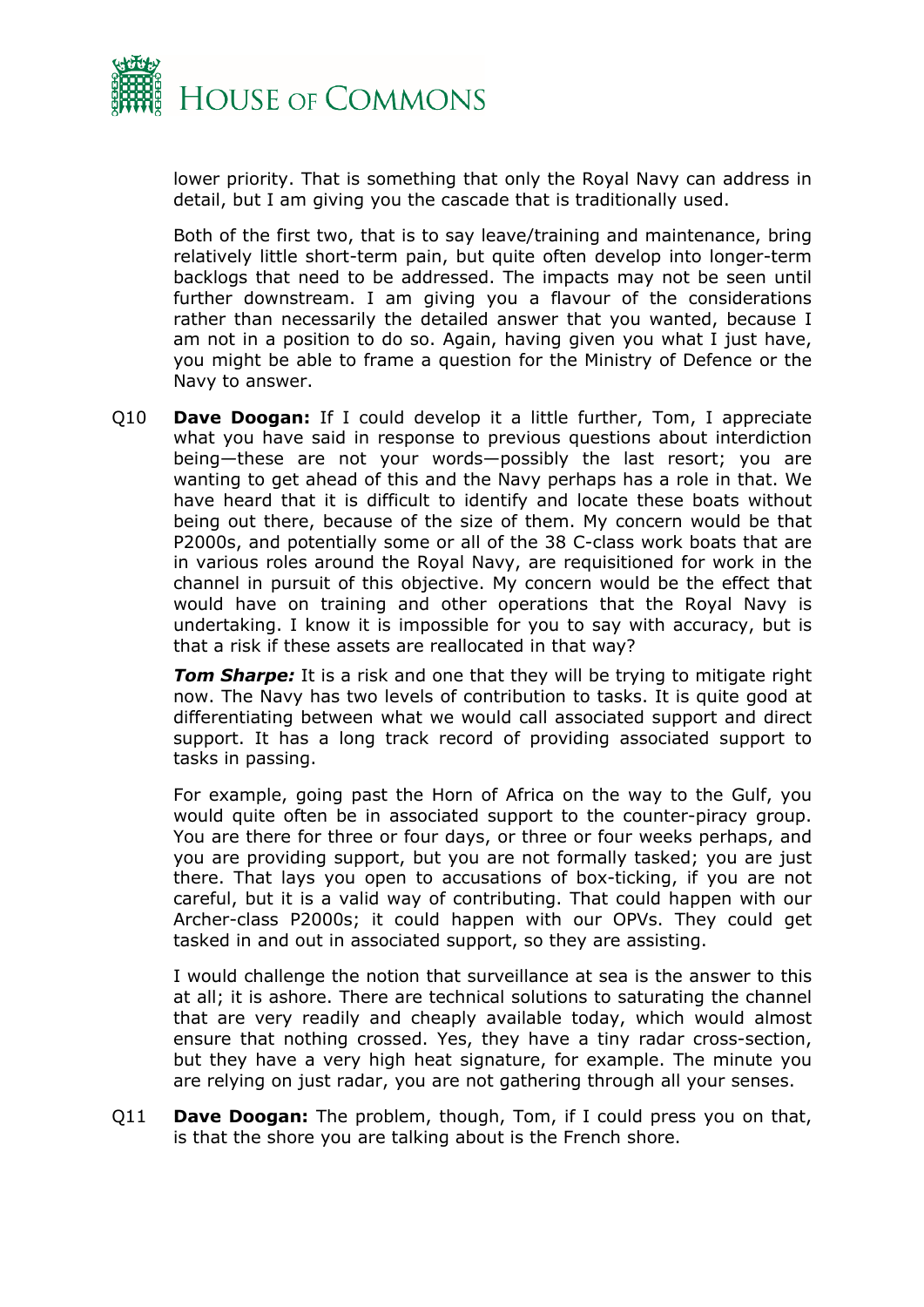

*Tom Sharpe:* No, I mean from here. Hastings and Ramsgate is the operating area we are talking about here. It is about 70 miles. You need about 10 of these sensors. The key point there is that they bring in all data. It is not just radar. They have optical cameras that can see into Calais harbour. They have thermal imaging cameras, radar and AIS transponders. In other words, if you are not transponding on AIS but the radar detects you, that is now something you want to have a look at more closely.

It is back to what I said in my first answer about surface picture compilation. Your surveillance network is now lay; it is nothing to do with ships. The ships are just there providing their radar and extra expertise to contribute to that ground picture. If you bring in a Poseidon—of course, they are pretty rare and highly prized assets—or a drone, it is fundamentally fitting into that existing picture. You are not relying on two ships. If there is a ship on task, the minute it gets called in to help rescue people from the sea, it is no longer surveilling the area; it is now focused on picking people out of the water and keeping them safe. I would challenge the notion that the surveillance part of this lies at sea. It is a part of it, but in my view it is not the solution. Again, part of this is about associated support or direct support.

To take us away from sea assets, COMUKSTRKFOR and his planning team will have other work to do right now in other parts of the world in terms of planning, so there is a human resource tension here. He will have a planning team, but they will have been doing other things. They will be working on the solution to this right now.

*Sir Charles Montgomery:* Am I able to interject, to make clear, perhaps, what I said earlier? I made the point about strategic objectives. Overriding all of this, of course, is saving life. It is absolutely the case that, the moment their boats come within UK waters, these migrants are very adept, if they feel the need, at issuing a mayday. However much surveillance you have ashore, you are not going to save life by having your entire operation based ashore.

I absolutely agree with what Tom has said about the surveillance capabilities that can be operated from the shore, but there is a mixture here of the need to understand the picture on the one hand and the need to respond on the other. I will leave it at that for the moment.

Q12 **Mrs Lewell-Buck:** Good morning, both. This follows from some of my colleagues' questions, bearing in mind the current tasks and deployments that the Navy is undertaking and the fact that our own recent report said that we are going to need a bigger Navy to undertake some of the extra things that the Government want our Navy to do. Based on some of the answers from MinAF's Urgent Question last week, even though discussions have been going on for a while, as you said, Commander Sharpe, it seems like a lot of the detail is missing. You also said that the solution to this is not necessarily at sea. Is it right and feasible that the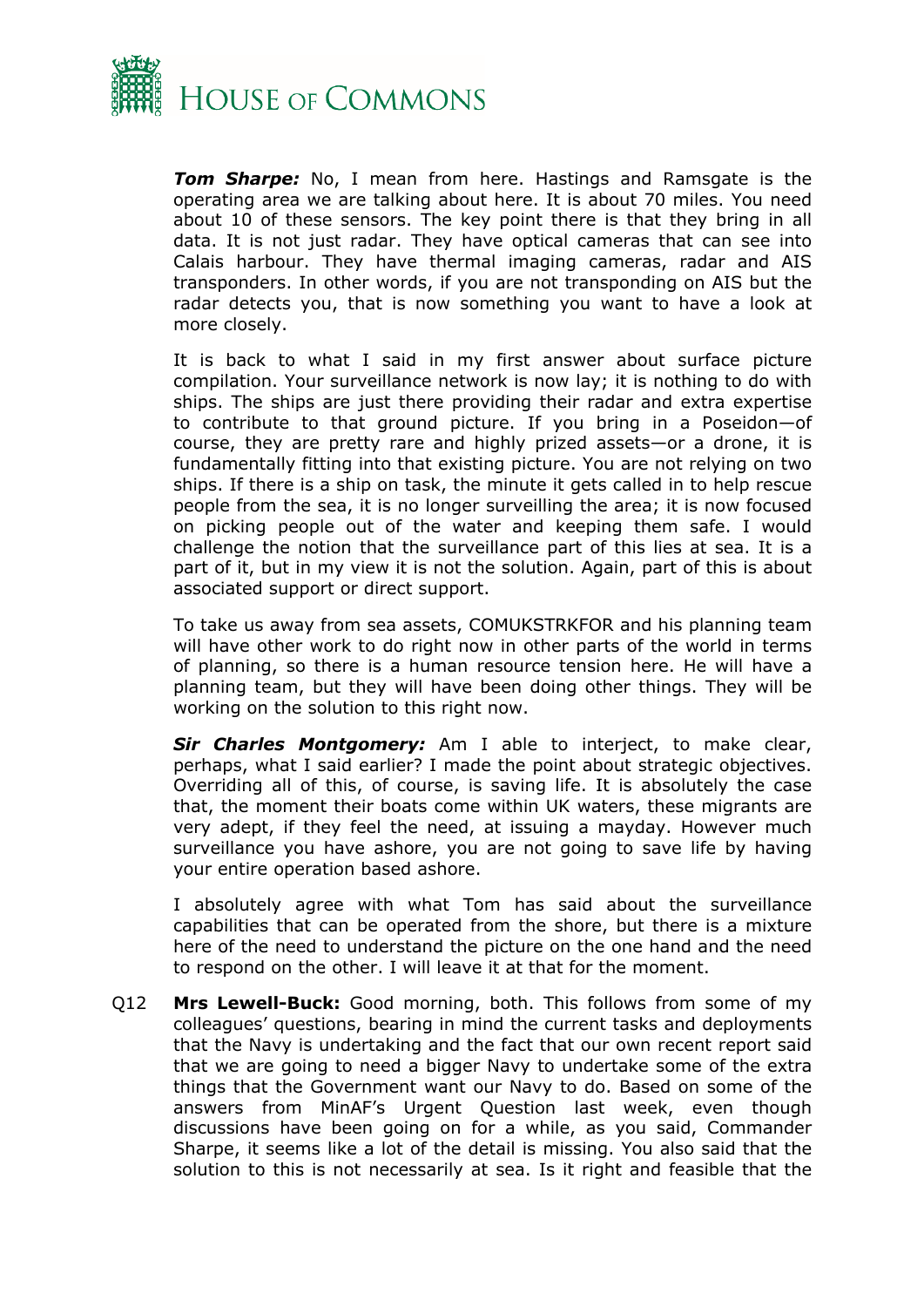

Navy has this leadership role? If it does not have this role, where should it sit?

*Sir Charles Montgomery:* Is it right and proper that the Navy has this leadership role? In terms of departmental and governmental responsibilities, I must say I am a little bit confused.

**Mrs Lewell-Buck:** We all are.

**Chair:** Yes, collectively.

*Sir Charles Montgomery:* I do not say that lightly. I am a little bit confused. I start from a position where governmental responsibilities at sea are separated between about five Government Departments. It has always seemed to me that issues of border security and, within that, issues of immigration lay with the Home Office.

One should not draw absolute parallels, but if you look at the Australian model, which is quite often held up as being good practice, it has a two-star rear admiral working within the Australian Border Force. He or she has operational responsibility for the maritime effort off the Australian coast, drawing on a whole range of assigned Government assets. To my mind, that appears to maintain a very clear line of strategic responsibility set against operational responsibility.

I am not now clear how that line works, and that is why I am slightly confused. It does seem to me that the Home Secretary has not lost her responsibilities for border security and immigration control, and yet there is an important chunk that now sits in a different Government Department and, as I could understand from the Urgent Question, a different Secretary of State. There is a misalignment there, which I do not quite understand. That is all I am saying: I do not quite understand it.

What I also see at the operational level—again, this is drawing on my experience in both organisations—is that we have an operation in the United Kingdom for border security and immigration control on land that is, unequivocally, the Home Secretary's. That is the land border. Over on the other side of the channel, of course, the responsibility lies with the French Government. Nonetheless, the co-ordination operation is still being led, as far as I am aware, under the auspices of the Home Secretary and her operational organisations, the National Crime Agency, Border Force and Immigration Enforcement. Then you have operational business at sea, which is now being led by the Royal Navy.

There are now fractures in responsibility between what is happening in France, what happening at sea and what is happening in the UK. I am sure that all of that can be managed, but it is probably what is teasing people, among other things, when the Minister said that the details are being worked through. How does that strategic alignment work now? How are the various boundaries going to be managed between those two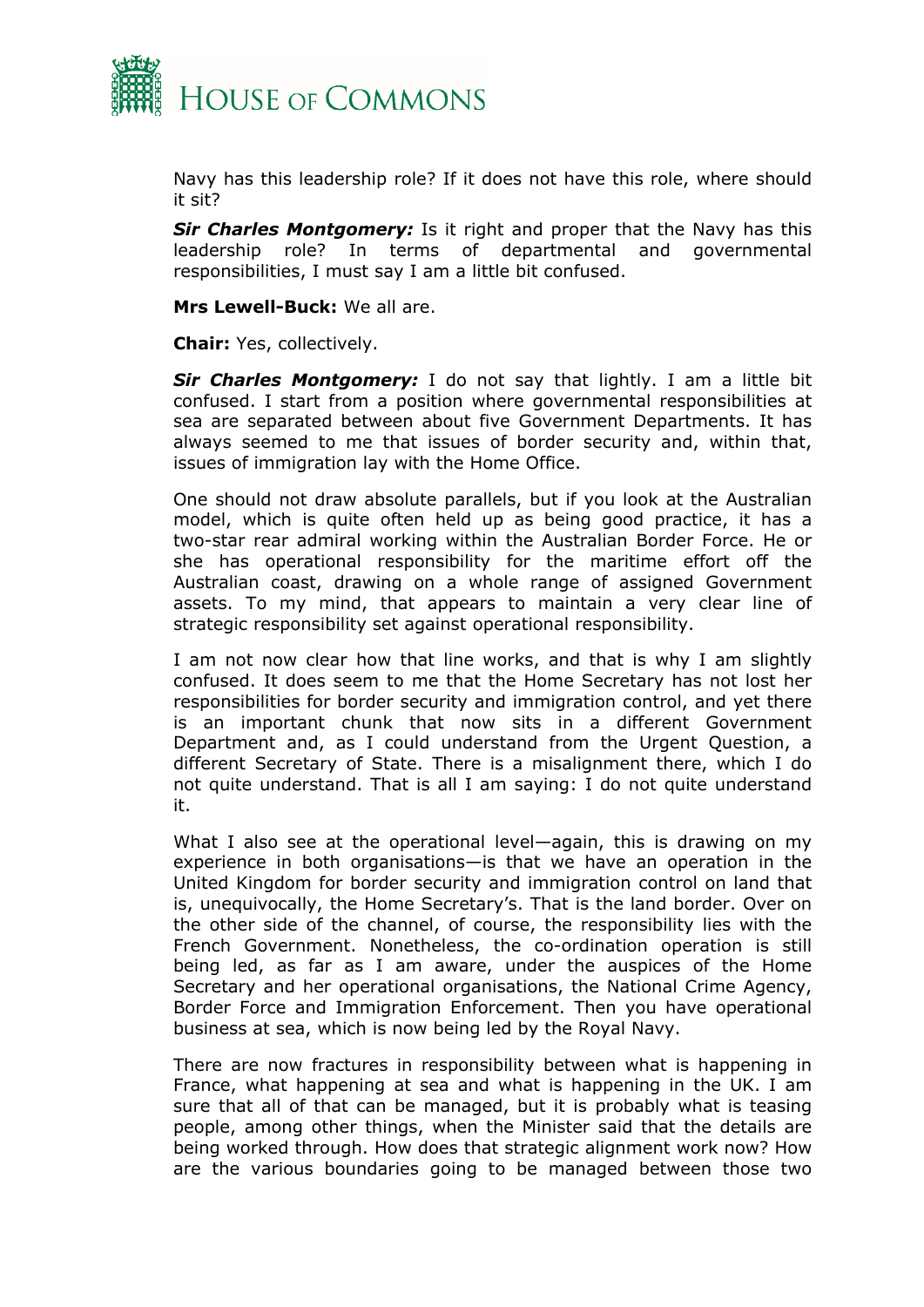

Departments of State and the operational organisations that lie within them? How is that going to be cohered?

As far as I understand it, the maritime commander is only the maritime commander. They do not have responsibility for what lies either side of them.

**Chair:** Thank you very much for that. That seamlessly beings us to Mark Francois on rules of engagement.

Q13 **Mr Francois:** Commander Sharpe, just quickly, how many P2000s do we have?

*Tom Sharpe:* We have 14.

Q14 **Mr Francois:** When they are not doing what is proposed here, what would they ordinarily be doing?

*Tom Sharpe:* I do not know the operating cycle of a P2000. I did not command one of those, I am afraid. I was in Northern Ireland, so I cannot answer that accurately. I know they are busy at sea doing their basic task, which is working with the universities. Some of them are then allocated to ensure that tasks such as—

Q15 **Mr Francois:** In simple terms, they are helping to train a future generation of naval officers. If we divert them to this, we interrupt that, in simple terms.

### *Tom Sharpe:* Yes.

Q16 **Mr Francois:** Just quickly, before I come on to ROE, you were talking about putting a system on the UK shore to surveill more accurately the critical stretch of the channel. There is a sort of parallel there with the Chain Home radar system in 1940. Could you quickly say what this system is called, how expensive it is and who makes it?

**Tom Sharpe:** The one that I have studied is from a company called SiriusInsight. These nodes have radar, a thermal imaging camera, an optical camera, an AIS transponder and they can do some cell phone intercepts et cetera. You need about 10 of them. The total ballpark cost is somewhere in the region of  $E3$  million. That is then the channel saturated forever. It persists forever. That is the real advantage of it over almost anything else. Aircraft certainly have to go off task eventually, drones after 40 hours and ships after a few weeks. These things stay forever.

It is rather like the underwater arrays in the North Atlantic. You would never send a frigate to go and find a Russian submarine on its own. You have to have that network around it. To me, this is a technical solution that would provide that at very low cost.

Q17 **Mr Francois:** The admiral makes the good point that, even if that gives you more precise surveillance, you still need to do something in the water.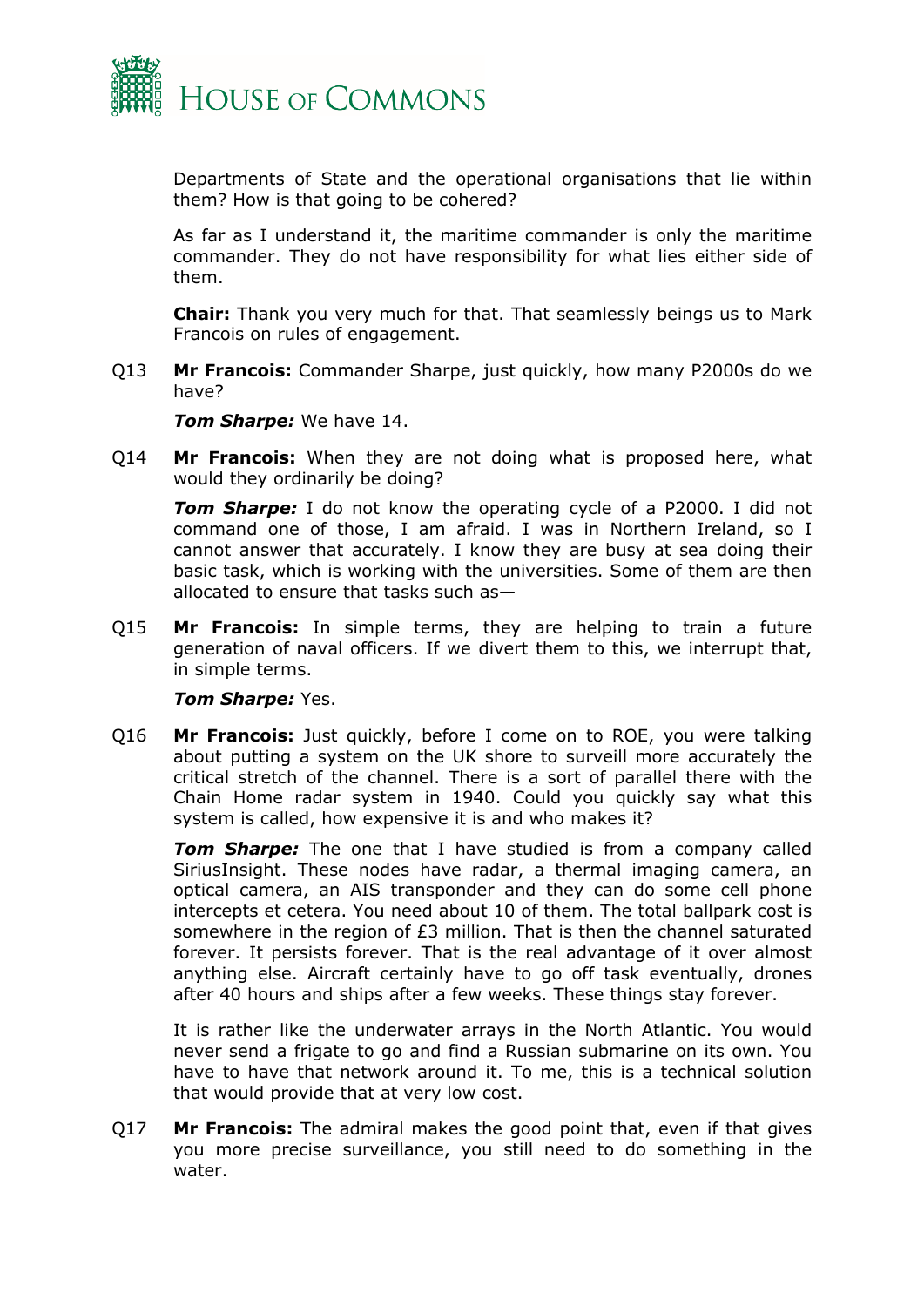

*Tom Sharpe:* Yes, but the point is about how you allocate those resources. You are not playing whack-a-mole any more, to use that expression, which is what is happening now. A mayday call goes up; a cutter goes to intercept. That is then the cutter out of action. No one is looking at the bigger picture. You have the picture. You are then efficiently allocating those resources. If the cutter goes to it and it turns out it is perfectly seaworthy, it could perhaps be reallocated somewhere else.

It is not about taking away the requirement to allocate assets; it is about maximising the efficiency of those assets rather than saturating it with vessels that could make the problem worse.

Q18 **Mr Francois:** Let us follow your model quickly, because it leads on to what I want to ask. Let us assume you have created a surveillance chain, for want of a better phrase, on the UK shore. You now have better surveillance of dinghies coming across the channel. You find a dinghy and you allocate, let us say, a P2000 to go and intercept it. What rules of engagement would you expect that crew to be operating under?

**Tom Sharpe:** I am not even sure "rules of engagement" is the right term. This is a bit like confusing the inherent right of self-defence with rules of engagement. SOLAS and UNCLOS 98 are immutable requirements that are nothing to do with rules of engagement. The rules of engagement will be set from the centre. They are then defined by lawyers.

As a note, they are never more permissive than the law allows. They are always slightly more restrictive. They define what you can and cannot do. What we are talking about here is what the ship does when it arrives at the boat.

**Mr Francois:** Yes, perhaps I should have just said "rules" rather than "rules of engagement".

*Tom Sharpe:* Yes, it is not really rules of engagement.

Q19 **Mr Francois:** You take the point. So what are the rules? The reason I ask is that the implication at the Oral Question last week was that the Royal Navy would not be involved in pushback. The implication was that they would not be involved in deploying any kind of sonic weapons. That technology exists, but the Navy would be very uncomfortable being asked to deploy it. What are they actually going to do?

*Tom Sharpe:* I would be happy if the expression "pushback" were never used again. I cannot conceive of a situation where you are physically turning these ships back that is either legal or, perhaps more importantly, safe.

To your question, what do you do when you get there? That depends on what the end state is. What is the end state of this? If it is to have no unrecorded landings, you could let it be on its way. You know where it is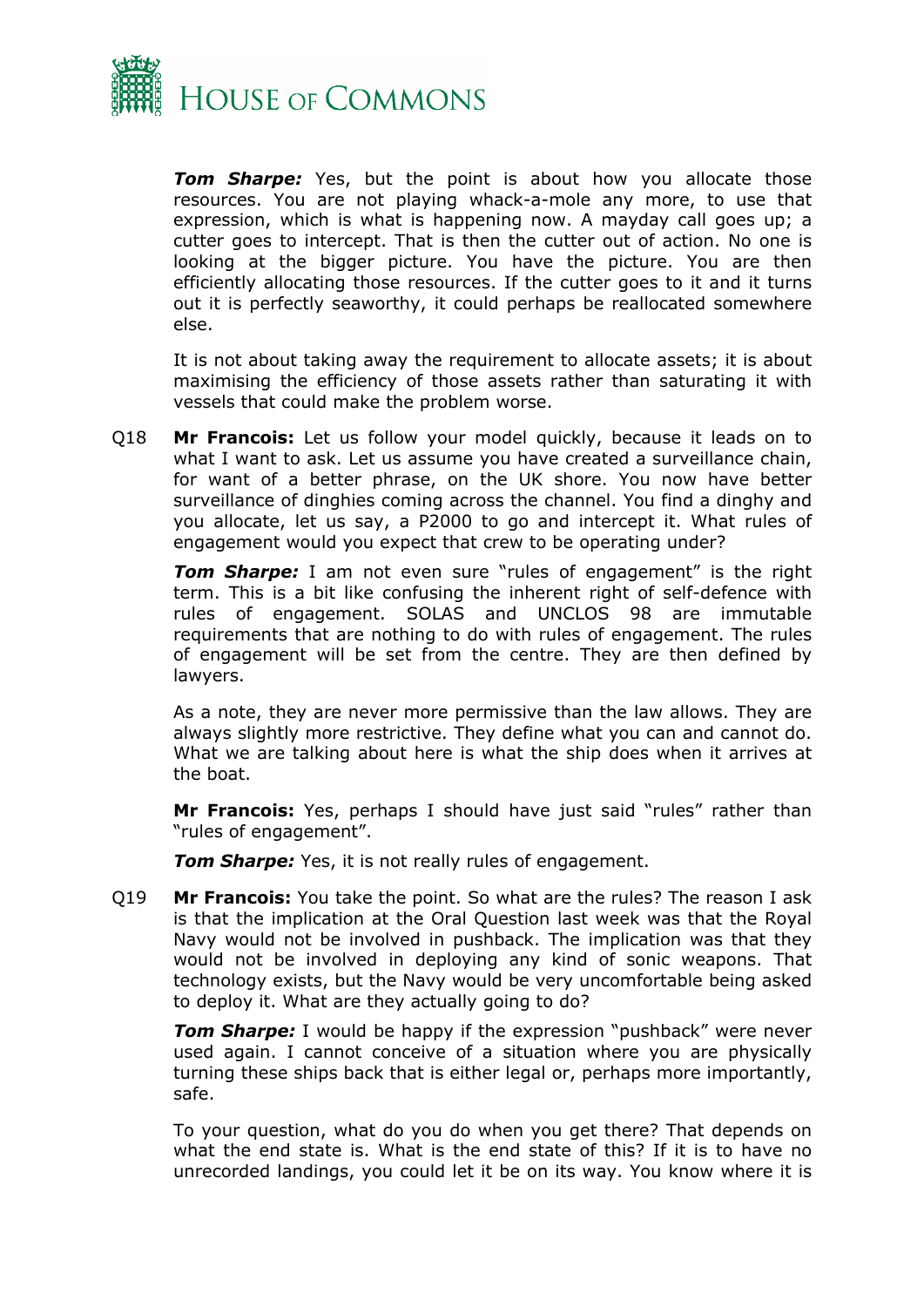

going and you meet it on arrival. That is one solution. Given the practicalities and legal implications of turning them around, it is inconceivable to me that it is a sensible option.

Q20 **Mr Francois:** The public, who may not have gone through Dartmouth, will look at this and say, "Are we not just providing a more effective taxi service?" Some people, no disrespect to the admiral, regard Border Force now as a taxi firm. Are we not just providing a more effective and higher-priced taxi firm than the one we already have?

*Tom Sharpe:* There is a reputational impact to this, no question, which the Navy comms team will be dealing with. It is exactly that. Arriving in Dover full of migrants and with a white ensign on the back is reputational damage to the Royal Navy. That needs to be considered as part of this. But if the overall end state is to make sure they are all processed properly inshore, that could be deemed a success. If the deterrent effect of everybody being met, as per the Australian model, proves so effective that it slows the rate, that sounds a bit like success. In terms of avoiding becoming a taxi service, this is why it is not about just throwing more ships into the mix; it is about throwing the right number, suitably.

Q21 **Mr Francois:** If you get this wrong, the risk is that you increase the rate.

### *Tom Sharpe:* I agree.

**Mr Francois:** You do not reduce the rate; you encourage people to come.

*Tom Sharpe:* Yes, there is a real danger of that. To answer your question on acoustic weapons quickly, I was one of the first people to get LRAD in 2004 on my frigate in the Gulf. It was quite good for flight deck parties as a loudspeaker, but it was really not much use as a sonic weapon. In fact, it was not even particularly useful to provide warnings to people that you wanted to turn away from the oil platforms. "Sonic weapon" is a misnomer. It is a large loudspeaker, which in my view is not particularly effective.

Q22 **Mr Francois:** I am going to ask the admiral to come in in a minute, because I am sure he will want to comment. I am not going to ask you to be Home Secretary, but the rumours are that "not allowing them to land on their own terms" is code, meaning that we will take them somewhere secure and the Government are trying to find some third country where we would take people to be processed. There have been rumours about Ghana and others. At the moment it would appear that they have not secured any such deal.

Even if you are scooping them up more effectively, for want of a better term, and taking them somewhere secure, you have still brought them on to the United Kingdom landmass and you still do not have anywhere else to take them at the moment. This is somewhat incoherent unless you have that other bit of the jigsaw, is it not?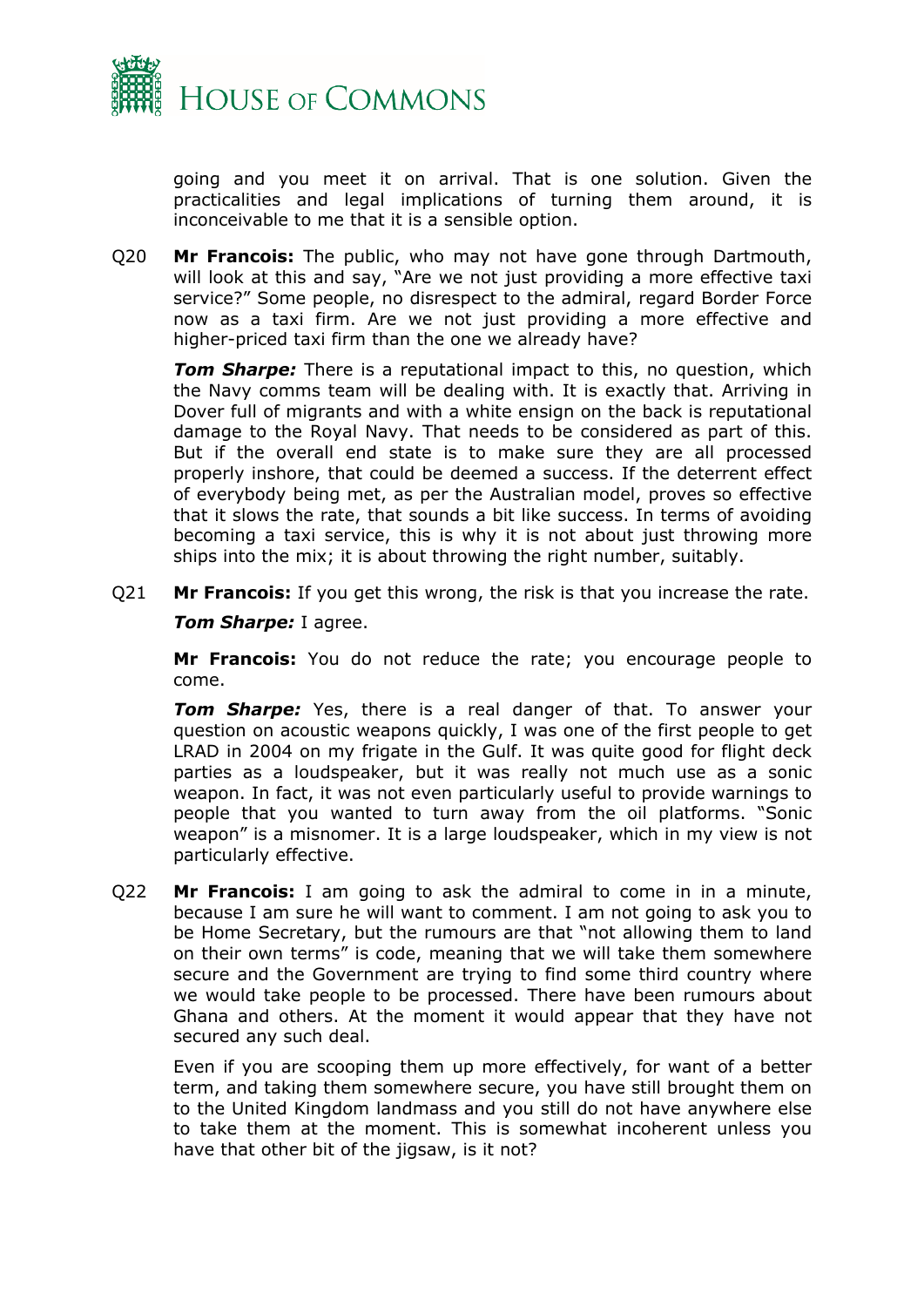

*Tom Sharpe:* I cannot really comment on what will happen. If the surveillance leads to either stopping them at source or intercepting on UK soil, clearly your resources at either end are going to have to increase. That is where the real asset stretch comes: it is processing the RIB on the beach in the middle of the night. That is why it is a defence task. I know it has a Navy cap badge, but there is a defence element to this that could come into play in due course.

**Mr Francois:** Admiral, do you want to comment on any of that?

*Sir Charles Montgomery:* On rules of engagement, no. I could not agree more. From my experience in the Med, as the person who was leading Border Force during the early to mid-2000s, the flow between mainland Turkey and the Greek Islands and from Libya to Italy via Lampedusa absolutely showed that, if vessels were positioned off the coastline from which people were coming, it served as a honeypot and the numbers increased.

Not only that, but, if they were Government-owned vessels, those vessels were the prime target for people trying to get across. They knew perfectly well that, once they were on those Government-owned vessels, they had ready access if not to Italy but to the home of those Government-owned vessels. It just was absolutely true. Any simple analysis will demonstrate that, which is why I come back to—I will come on to my next point in a moment—the strategic objective. If your strategic objective is to stop the migratory flow, do not do that. All it does is encourage it. You have to find some other way of doing it. That was the first point.

You made the point about Border Force being seen as a taxi service, which I can absolutely see is a public perception. The reason why it was seen as a taxi service was the misperception around the difference between the strategic objective, which was commonly described as "trying to stop the flow", and the other constraints, including international law, which require that those who are found in our waters and who are claiming maydays have to be rescued and brought ashore. Not only that, but, if they are in our waters, they are our problem anyway, so it is best that we bring them ashore to have them properly processed.

The reason why it became known as a taxi service was that misperception. What we have now is a clearer statement that stopping the flow is not the objective. You could argue with that, but, if it is not the objective, as long as it is properly communicated, the Royal Navy's task becomes much less reputationally damaging, because what it is doing is bringing people in for proper processing. Therefore, the mission is being successfully accomplished.

Finally, on Australia, I do quite often cite Australia as being a very good benchmark, but it is important to recognise that the deterrent effect in Australia is not simply in the massive distances involved nor indeed the very good regime it has for commanding its maritime areas, but also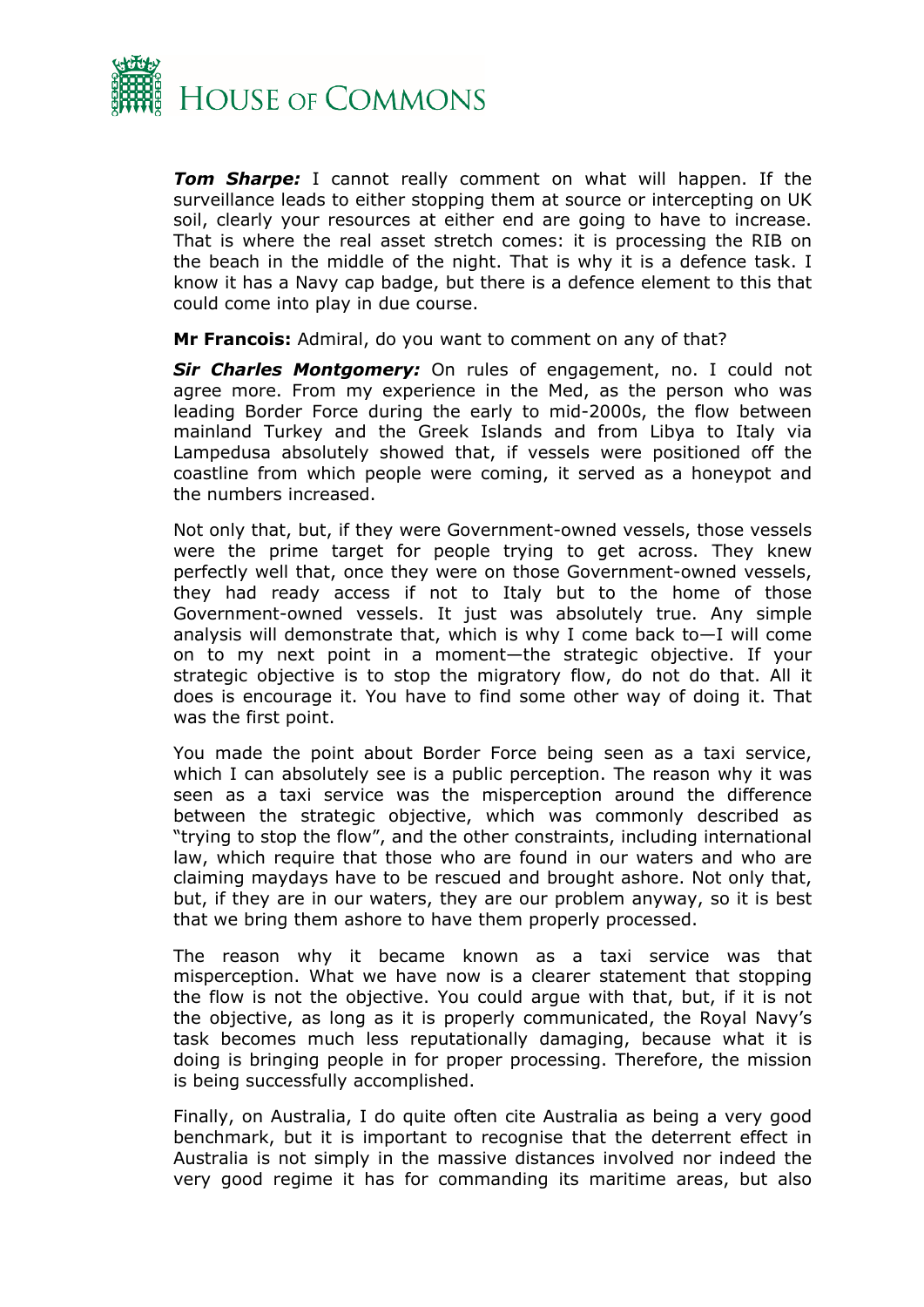

because anybody who was found was sent to a remote island with godforsaken facilities and people would stay there for a very long time before, in the main, they were sent back home. That is a deterrent that Australia is able to exert, which at the moment we cannot.

Q23 **Richard Drax:** Sir Charles, when I asked a question at the debate in the House of Commons, I ended by asking whether the Royal Navy would be able to take these boats back to France. Would the Royal Navy or the ships in the water have a more pertinent task if indeed France agreed, which I admit is unlikely, "Yes, you can bring them back to us, if you catch them across the median in your waters"? Legally, as we know, they should stay in France. Were that to be the situation, I am assuming the picture would change dramatically.

*Sir Charles Montgomery:* If I am understanding the question correctly, yes, of course. That would have been the case with any agreement with the French to allow Border Force or, indeed, contracted vessels to do much the same. I have always maintained that the really strategic answer for this lies upstream rather than in the channel or on the UK coastline. You could go really upstream to countries of origin and transit routes. If you cannot, the obvious place is France. There was a time when we did some—I would have to say this, even though I do not like to use the word—pretty intrusive things in France.

Anybody who has been to see the Port of Calais, Dunkirk or the rail terminal at Coquelles will see what the UK did to make those ports secure. If you have not been, I do recommend it. It is a fabulous statement of the UK working with the French Government and the French operational authorities to invest British money, in the main, in securing French territory. That was done with a political understanding that it was in both countries' interests.

I understand the French political cycle at the moment and where we are with it, but I do believe that that kind of co-operation is doable outwith the French political cycle at this particular moment. I absolutely believe it is doable. That is at least a medium-term solution.

Q24 **Derek Twigg:** Following from that—maybe Tom will have a view—let us assume that the Royal Navy leadership here, in terms of seaborne activities and actions, improves things on that side of the operation. Without the relationship with the French becoming better than it is, and in fact much better than it is, surely it does not really matter, does it? As you said before, Tom, the problem is not on our shore; it is not on the sea. There is a bigger problem, which is where they are coming from. Without that relationship, it does not matter how much the Royal Navy improves things at sea. It is not going to be any better, is it?

**Tom Sharpe:** I agree with that. There is very little that the Navy is going to be able to do to assist there. All it can do is hoover in that relationship building and the status quo to better understand what the problem it is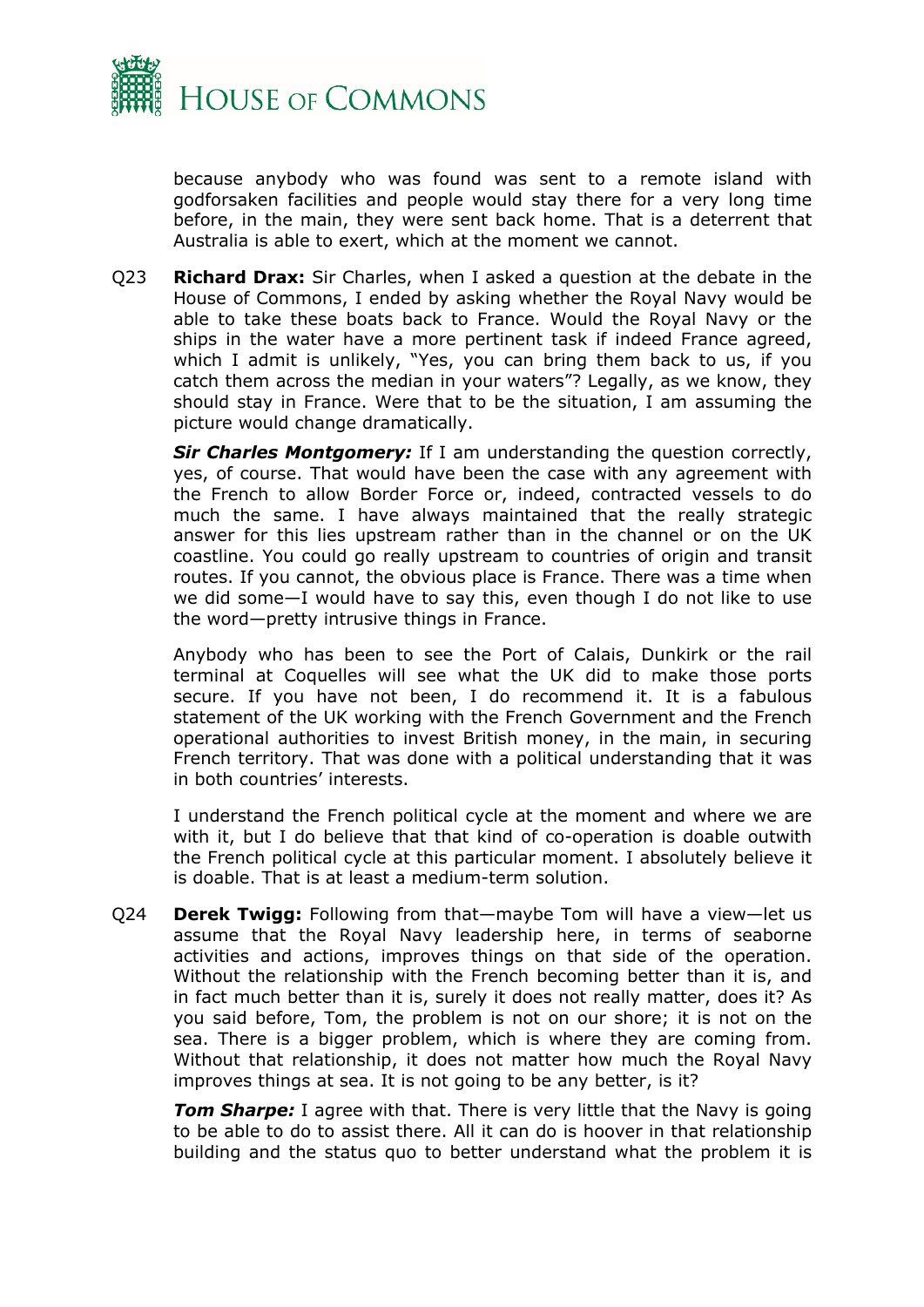

going to receive looks like. In terms of striking this at source and squeezing the business model, this is absolutely outside the Navy's remit.

Q25 **Derek Twigg:** Sir Charles, is there anything further you want to add? You mentioned the French situation. You said you felt there was some hope of improvement there.

*Sir Charles Montgomery:* I am not a politician, but I do follow the political cycles. I hope that things will become a little easier after the French elections from that perspective. That is just the ebb and flow of politics, but I am hopeful.

Q26 **Derek Twigg:** On the specific point that I was getting at, even if the Royal Navy brings about an improvement in what happens at sea, without an improvement in French relations, that is not going to make a great deal of difference, is it?

*Sir Charles Montgomery:* It may make a difference. We were talking earlier about the Royal Navy's great experience in commanding joint and, if necessary, multinational operations. The capabilities that it can draw upon are superb. Tom has talked about some of the new technologies that might be deployed on our side.

The fact remains that this is always best dealt with upstream. In this case, that does mean in France. Border Force had a fabulous operational relationship with its opposite numbers in France. The National Crime Agency does. The Royal Navy has an excellent relationship with the French Navy. In terms of how the French operate, their maritime areas are under the command of a navy admiral, a préfet maritime. It may be that the Royal Navy's involvement just helps to make that relationship even better.

In the end, the solution to this issue will require us, as we did back in 2014 to 2016, to work closely with the French, including investing wisely, between the two of us, in the capabilities that the French need to better secure their coastlines.

Q27 **Richard Drax:** Could I start with you, Commander, if I may? There are two bits to this question. First, does the Border Force need more vessels? Secondly, how feasible is it to cover gaps by contracting from the private sector?

*Tom Sharpe:* The admiral will probably be better equipped to say whether they need more vessels. I do know Border Force gets an awful lot out of its existing cutters by rotating crews aggressively. It depends, again, on how many vessels is the right number to put in the channel. My sense is that the number they have, if very precisely allocated in accordance with the god's eye picture, is sufficient. By getting that picture in place, you are lessening the burden on your allocated resources.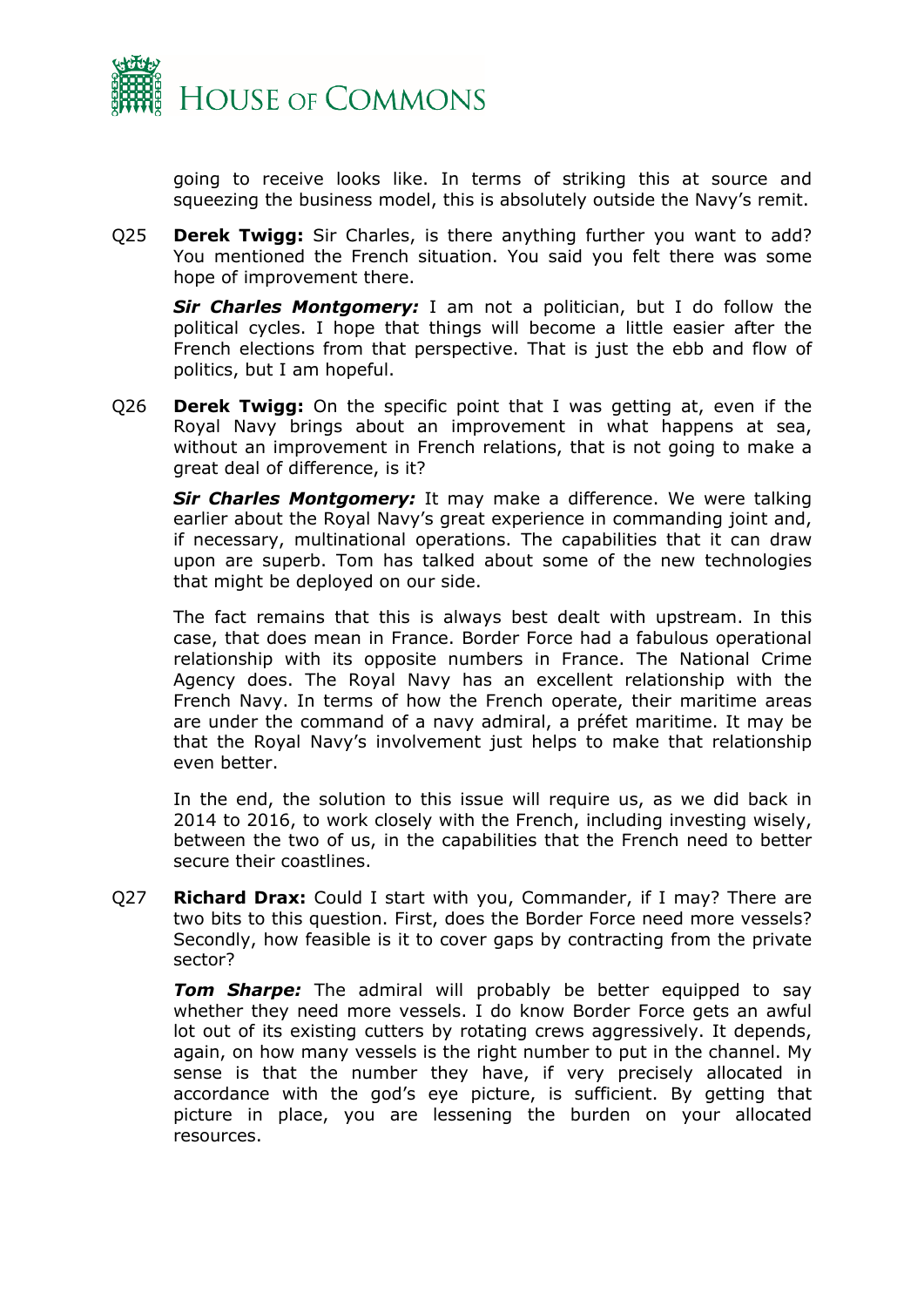

If a potential solution is to start turning them back—rather than "pushback", I have now switched to "turn back", as discussed—that is a different problem set that would probably require more maritime assets. As a follow-on from that, if the Navy is successful in this task, in other words if we manage to stop all undetected crossings, and that has the deterrent effect that everybody hopes it will have, clearly the issue on the French coastline is going to get more complicated, not less so. People will go further and further east and west to try to go outside of those resources.

Q28 **Richard Drax:** If the Royal Navy is so stretched, as we know it is, why not get the private sector in to come and do this?

**Tom Sharpe:** It can be done. Rather like when the private sector got involved with security operations off the Horn of Africa, it does pose command and control issues, legality issues and ROE issues. Under what regulations and under whose law are they operating? If you could bring private vessels in and control that satisfactorily so that liability, should something go wrong, was all accounted for, then why not? It does seem to me that you are now adding quite a lot of complexity.

Perhaps a better solution is making better use of vessels that are traversing that stretch of water every day and perhaps bringing the ferries in. They are a surveillance asset. They understand those water better than anyone. Make better use of that and bring their information into the pot. Bringing in private vessels is doable, but it would be complicated.

Q29 **Richard Drax:** Sir Charles, does Border Force have enough vessels? How about the private sector?

*Sir Charles Montgomery:* That is a very naughty question.

**Richard Drax:** To a former Royal Navy officer, I am sure it is.

*Sir Charles Montgomery:* How many times have I been asked that question? The straight and honest answer is that I have never met any operational commander who does not say, "Yes, of course I need more vessels and more squadrons of aircraft, because it minimises the risk". I just want to make a wider point, which may not be within your remit as the HCDC, but nonetheless it is worth recognising.

First of all, we have 14,000 miles of coastline in this country. If you also take the various areas of legal control that we have over waters outlying, we have a massive maritime area to police. It is a fact that, in my time in command of Border Force, we were involved in really big operations on counterterrorism and serious crime. In one seizure, we seized £500 million worth of cocaine. I was reading the other day that the Navy had seized one worth £15 million. That is fantastic, but it gives you an idea of the sorts of things that Border Force is doing in the maritime area, as well as customs control.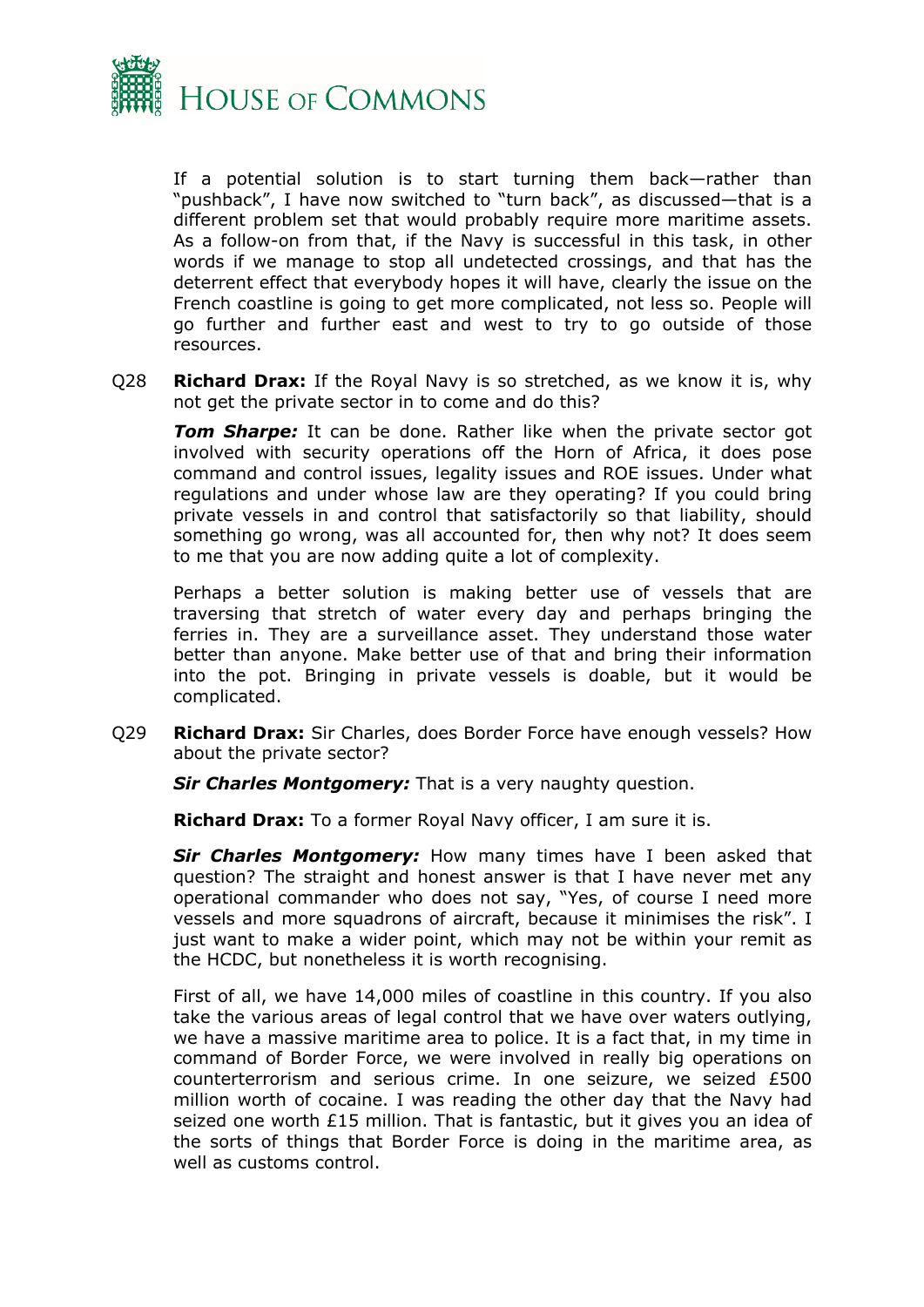

It seems to me that the debate about Border Force and its maritime capabilities is all getting a bit focused on immigration through the channel. That concerns me a bit, because there is a hell of a lot else that is happening in this country that is at least as damaging, if not more, to our national security than the numbers coming across the channel. I fear that Border Force is being sucked overly into that.

Does Border Force need more cutters? That is a decision on what risk the Government are prepared to take on national security in the round and what place this particular operation in the channel has in all that. I have never been inclined to say that I need less resources than I have to do a task, in my case. Indeed, against enormous opposition, I won through on the inshore vessels that you see around the coast these days. Whether in MoD or in the Home Office, there is great opposition to investing in the maritime area until it becomes force majeure, which is where we are now.

Q30 **Richard Drax:** What about the private sector?

*Sir Charles Montgomery:* We operated with the private sector in the east Mediterranean. You may not know, but we deployed two Border Force cutters to the Mediterranean at the height of the crisis. We took under control then two ships taken up from trade, as they are termed. They were fabulous enhancements to capability, really terrific, and integrated very closely.

I did not sense that there were legal difficulties, as Tom has highlighted, in that operation. In the main, it was humanitarian, rather than enforcement. The private sector does have capabilities that I am sure can be well integrated.

Q31 **Dave Doogan:** Sir Charles, we have spoken a lot, helpfully, this morning in both your and Tom's evidence about the types of resources and the types of operations that might be undertaken within the broader parameter of what the Government's objectives may be, but we have not talked about the finances. I am not looking for an estimate down to shillings and pence, but, in very broad terms, this will not be an expensive intervention by the Royal Navy, will it? I wonder whether you could expand upon that assumption.

*Sir Charles Montgomery:* I cannot very easily. Had it been straightforward military aid to the civil authorities, there is a very clear model that enables cross-charging and everything else.

Q32 **Dave Doogan:** Perhaps I can help with that. At the statement last week in the House of Commons, it was assessed that this went some way beyond military aid to civilian authorities. The Minister was challenged on where costs will accrue and he said, "Costs will lie where they fall", which was taken to mean that they will fall to the Royal Navy, because it is a Royal Navy operation. This will be a bill for the Royal Navy.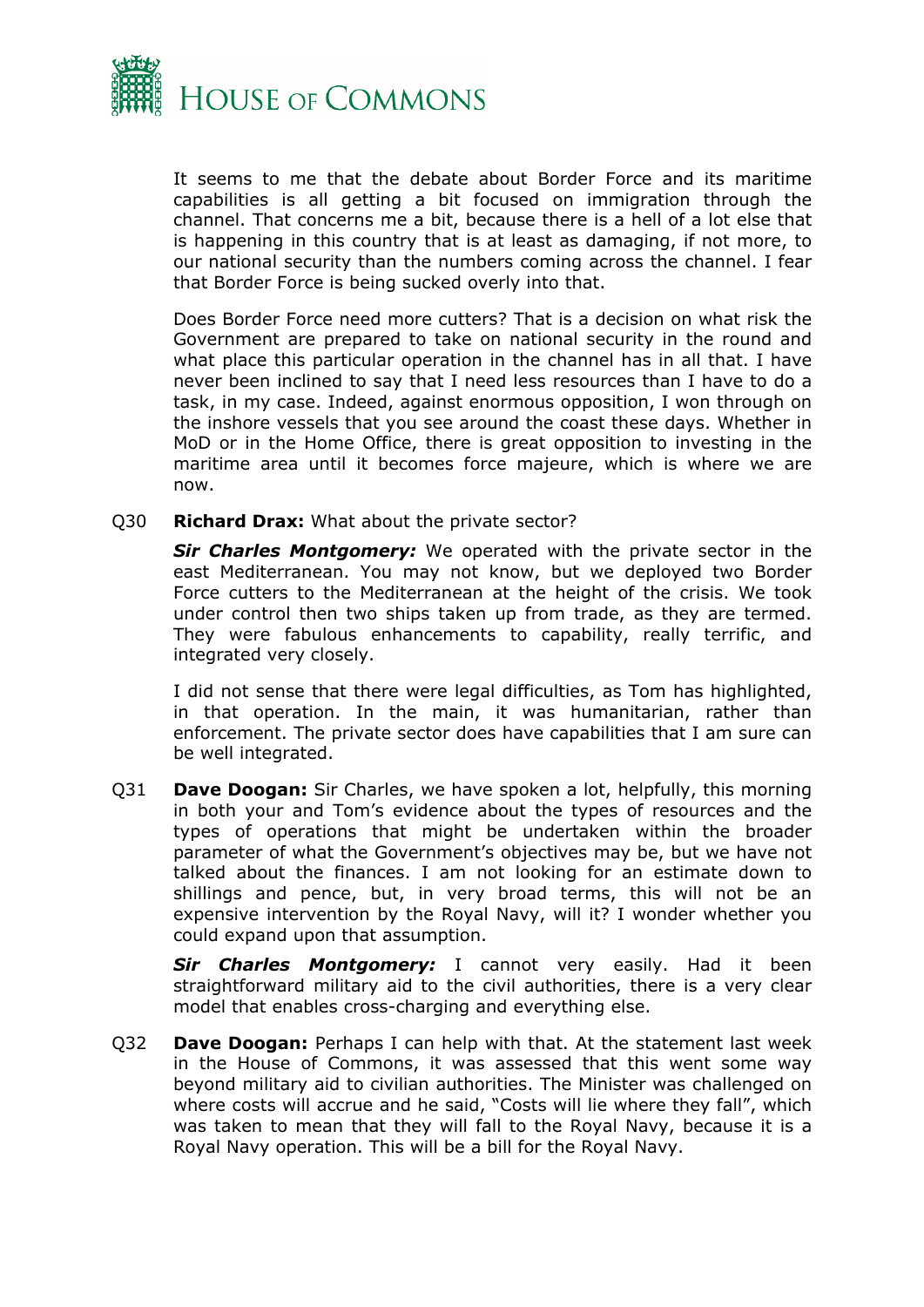

*Sir Charles Montgomery:* Yes, I have got that. What I am not clear about is what cost drivers the Navy is assuming in all this. Clearly, there is going to be a command and control element. It is not clear to me what other elements, over and above that, the Navy is going to provide. The other key question in all this, of course, is for how long.

If I were sitting in the Ministry of Defence, I would be concerned about reattribution of defence assets to what has traditionally not been seen as a defence driver and how long that is likely to last. I would be concerned by that; of course I would. What I cannot tell you is what the scale of those costs is likely to be or what the opportunity cost might have to be.

Q33 **Dave Doogan:** Yes, indeed. Tom, did you want to add anything? I do not want to ask an unfair question. No? That is fine. Finally, Chair, we have done with that, but I would like to ask the admiral's advice and wisdom on the subtle difference between a well-equipped and well-resourced coastguard and a well-equipped and well-resourced Border Force. What is the difference between these two operating models that different countries use?

*Sir Charles Montgomery:* First of all, I am slightly out of date with this, so please excuse me. The Maritime and Coastguard Agency has a very different set of responsibilities for maritime safety, including the safety of the vessels that sail on waters in the United Kingdom.

When I last looked, my good colleague Vice-Admiral Sir Alan Massey, who was at the time leading the agency, advised me that it had one maritime platform, which was operating a service around the Scottish Islands. He had no assets of his own. If he needed to draw on assets, in the main he drew on the lifeboats or, potentially, on Border Force. Going back to an earlier point that I made, that was one of the reasons why we started to establish the Joint Maritime Operations Centre out of what was the Joint Maritime Information Centre.

The coastguard agency has no assets at sea. It has no responsibilities whatsoever for the security of the UK border. The two organisations operate around the same space but with very different remits.

**Dave Doogan:** That is helpful.

Q34 **Sarah Atherton:** Sir Charles, you touched on this in your response to my colleague here, Emma. Do you believe this movement of responsibility towards the Royal Navy and away from the Border Force is going to be permanent?

*Sir Charles Montgomery:* I am sure there will be loads of other people asking the same question. I just do not know. As I said, this task has not been traditionally a defence driver. I honestly cannot help you as to whether this now becomes a more permanent overall defence responsibility and, if so, what its limits are, or whether this is just seen as a short-term palliative until a better solution can be found in the medium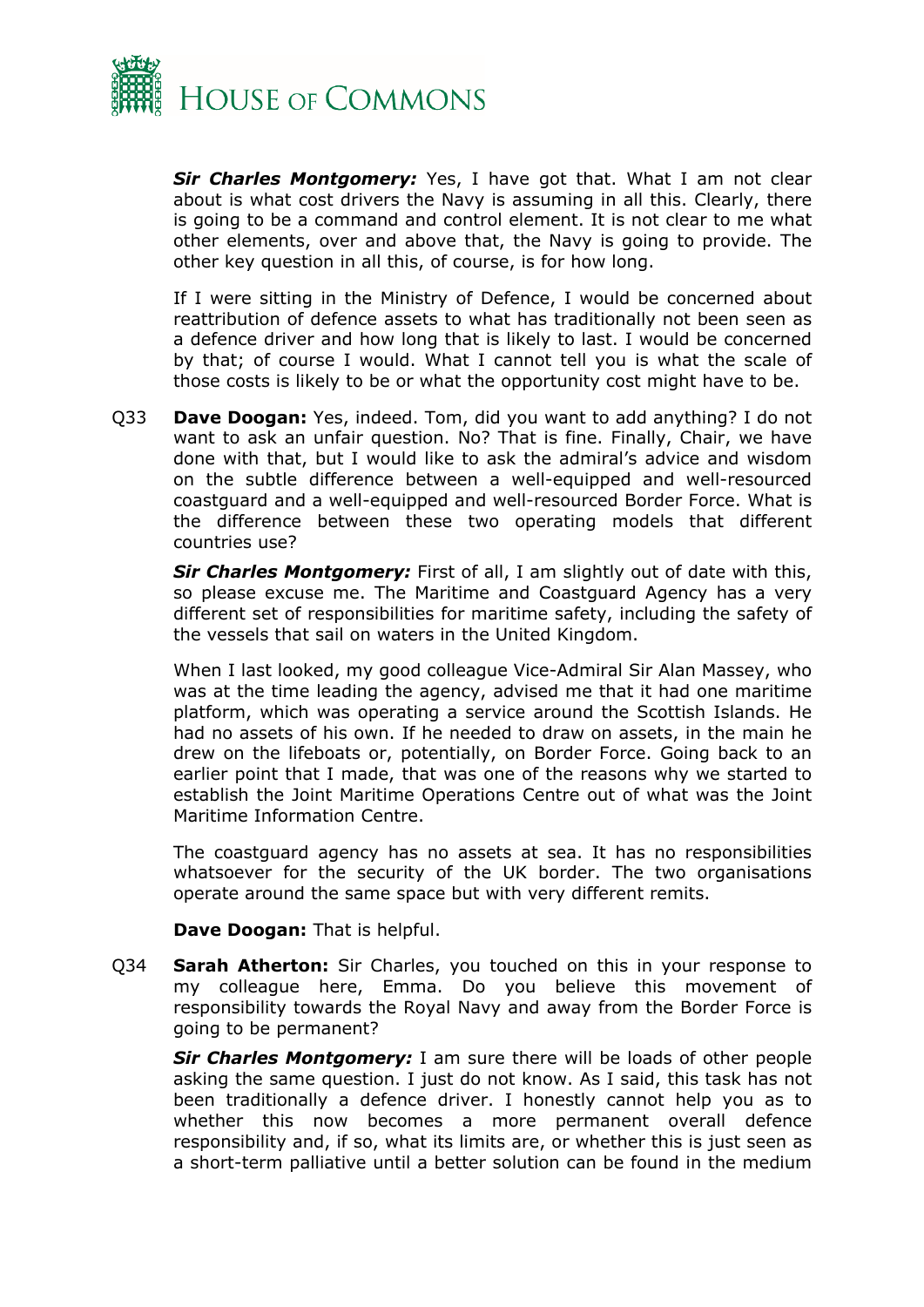

and longer term. I have already indicated that I am hopeful that a medium-term solution will be found with the French.

Q35 **Sarah Atherton:** Tom, just to finish, you spoke about the idea of the Royal Navy becoming an expensive taxi service, which in itself may encourage trafficking. Of course, it has the remit of safety of life at sea, which, as we have spoken about, is more of a humanitarian response. That has to be versed against the strategic objective of being able to monitor and manage people coming here illegally, which is an enforcement response. I know that is rather political. What would be the best result for the Royal Navy here? What is the end game?

*Tom Sharpe:* If I were tackling this as a consultant, I would unquestionably be coming at this from a "build, operate, transfer" perspective. We are currently in the build phase, noting that migrancy is happening right now and in fact that there are far higher figures than this time last year. You have to build and plan while conducting concurrent operations, which is never the most comfortable position. Sorting the resources will certainly be a fundamental part of that. Then you have to operate it.

From a Navy perspective—I am very much speaking on my behalf here—I would want an out at some point, both from a pure resource perspective, to ensure that that is a down arrow and not an up arrow, and from a reputational perspective. There is a real danger here. The expectation of success has been set for the Royal Navy, when, as we have identified, there are so many parts to this that it cannot influence. I would be looking for an out.

Now, what is the trigger for that end state? Is an arbitrary time picked now—let us say two years—or is it a month where there are no undetected crossings? I do not know. Certainly, the operational planners in the Navy will be looking at what would quantify success. I would suggest that they would be picking that and going, "When we have done that, we need to have in place someone else who can carry this on". I suspect it may be a hand-back to the Border Force, but I do not know that.

Q36 **Sarah Atherton:** Sir Charles, from the Royal Navy perspective, what would success look like?

**Sir Charles Montgomery:** It would be as early closure as possible.

**Sarah Atherton:** That was nice and succinct. Thank you.

Q37 **Chair:** Thank you very much. As we come to the end of this hearing, which has been extremely useful, I have a slightly technical question. Are our existing communications arrangements adequate? Do they need to be encrypted?

**Tom Sharpe:** I do not think they are adequate, and do not think they will be until the stove-piping between the organisations is relaxed. This is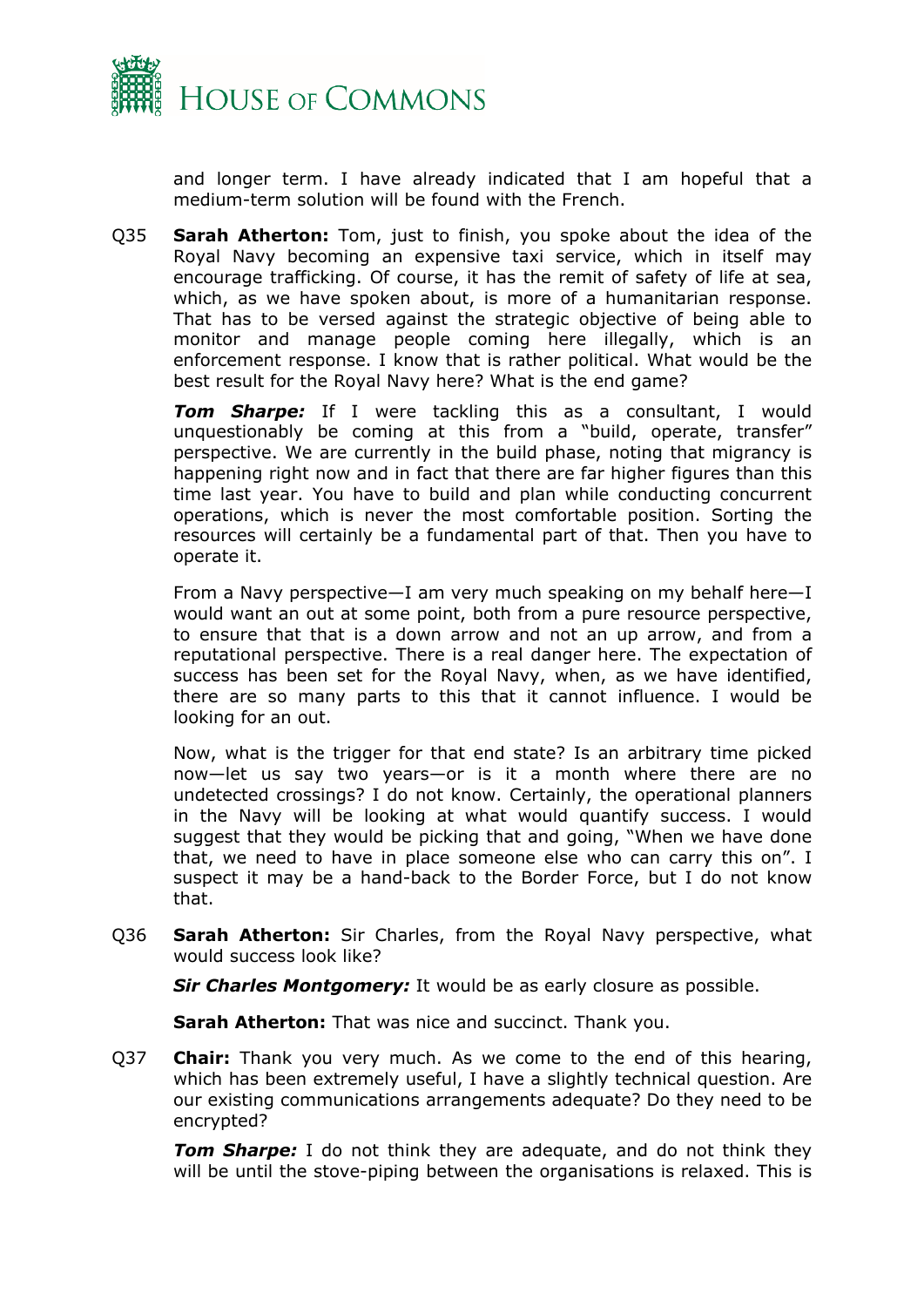

where the leadership challenge is going to come forward for whoever takes charge of this. In my view, they do not need to be encrypted. The level of standard encryption that is available on phones is sufficient. This is not of a level of sensitivity that would require high levels of encryption, in my view. It does require high levels of interoperability between these agencies, which is going to be a leadership challenge, no question.

Q38 **Chair:** The use of maritime patrol aircraft has been mentioned from time to time during this hearing. At this time of serious international crisis and a long-term intensification of submarine activity in the Atlantic and the Greenland-Iceland-UK gap by Russia, and the threat to communications, is there a danger that maritime patrol capability, which is enormously important for detecting and tracking that movement, could be diverted from what is a key strategic task, particularly with the situation in Ukraine and more broadly?

*Sir Charles Montgomery:* I am absolutely certain that will not be allowed to happen in the way that you suggest. As I indicated earlier, defence is very adept at prioritising its tasking. I am quite certain that, given the examples you have quoted, there will be no draw-down of assets from those potentially ongoing operations. I have no doubt at all about that.

Again, we should not focus only on the defence assets available here. There are other maritime patrol aircraft. They are nothing like as sophisticated, but nonetheless the National Crime Agency has fixed-wing aircraft, although probably not enough, that can provide surveillance to the right level. It certainly should not be distracting defence assets from the sort of tasking that you indicated.

**Tom Sharpe:** It is really airborne surveillance. Some of the equipment that the RAF has is absolutely perfect for this task, but it has one major flaw: it cannot persist. While 40 hours on task sounds like a lot, it is not, because it is not 365 days, which is what it needs to be. If you are going to ripple those resources such that you have continuous air presence through RAF assets, coastguard aircraft and the others, you are now investing serious sums of money that make the amount required to invest in the standing chain I mentioned seem tiny.

Yes, the RAF could provide a Poseidon. It will be looking for training opportunities to do that. In other words, can it do what I described earlier as associated support and be seen to support this mission but in a way that does not impact on what it would have been doing anyway? There is valuable training to be had doing surface surveillance in the channel in an environment that busy, which the RAF could potentially exploit. It would certainly not want to be tasked with doing that full-time.

**Chair:** Admiral Montgomery, Commander Sharpe, on behalf of the Committee, thank you very much for making yourselves available at such short notice to deal with a pressing situation. Thank you for your very helpful and informative answers, which will enable us, I hope, to produce